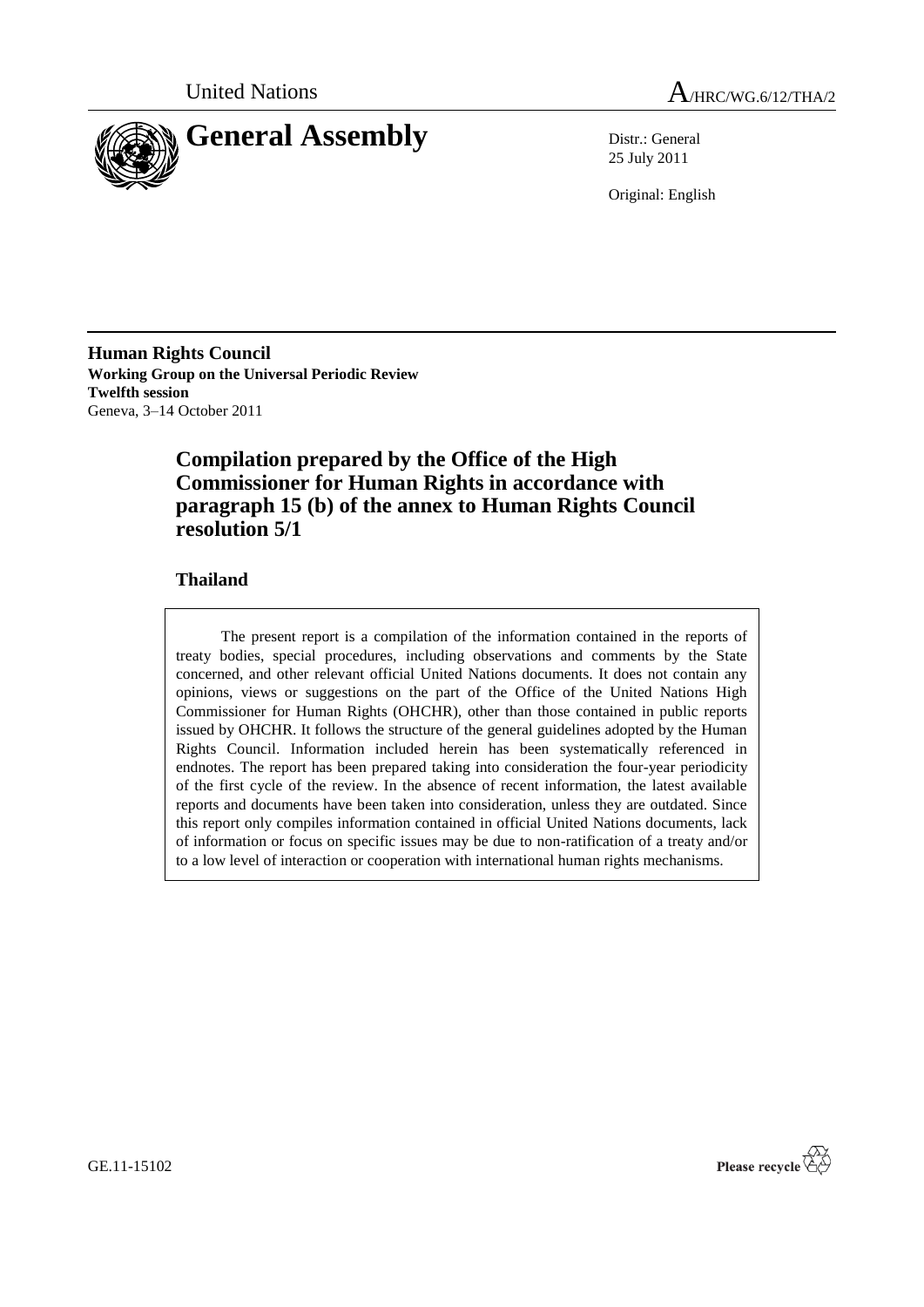# **I. Background and framework**

# **A. Scope of international obligations<sup>1</sup>**

| Universal human rights<br>treaties <sup>2</sup> | Date of ratification,<br>accession or succession | Declarations/reservations                                                       | Recognition of specific<br>competences of treaty<br>bodies |
|-------------------------------------------------|--------------------------------------------------|---------------------------------------------------------------------------------|------------------------------------------------------------|
| <b>ICERD</b>                                    | 28 Jan. 2003                                     | Yes (Reservation,<br>arts. 4, 22)                                               | Individual<br>complaints (art. 14):<br>N <sub>0</sub>      |
| <b>ICESCR</b>                                   | 5 Sept. 1999                                     | Yes (Declaration, art. $-$<br>1, para. 1)                                       |                                                            |
| <b>ICCPR</b>                                    | 29 Oct. 1996                                     | Yes (Declarations,<br>arts.1., para. 1, 6,<br>para. 5, 9, para. 3 and No<br>20) | Inter-State<br>complaints (art. 41):                       |
| <b>CEDAW</b>                                    | 9 Aug. 1985                                      | Yes (Reservation,<br>arts.16, 29, para. 1)                                      |                                                            |
| <b>OP-CEDAW</b>                                 | 14 June 2000                                     |                                                                                 | Individual<br>complaints: Yes                              |
|                                                 |                                                  |                                                                                 | Inquiry procedure<br>(arts. $8$ and $9$ ): Yes             |
| <b>CAT</b>                                      | 2 Oct. 2007                                      | Yes (Reservation,<br>art.30, para. 1)                                           | Inter-State<br>complaints (art. 21):<br>N <sub>0</sub>     |
|                                                 |                                                  |                                                                                 | Individual<br>complaints (art. 22):<br>N <sub>0</sub>      |
|                                                 |                                                  |                                                                                 | Inquiry procedure<br>$(art. 20)$ : Yes                     |
| <b>CRC</b>                                      | 27 Mar.1992                                      | Yes (Reservation,<br>art. 22)                                                   |                                                            |
| OP-CRC-AC                                       | 27 Feb. 2006                                     | Binding declaration<br>under art. 3: 18 years                                   |                                                            |
| OP-CRC-SC                                       | 11 Jan. 2006                                     |                                                                                 |                                                            |
| <b>CRPD</b>                                     | 29 July 2008                                     | Yes (Declaration, art. $-$<br>18)                                               |                                                            |

*Treaties to which Thailand is not a party:* OP-ICESCR<sup>3</sup> , ICCPR-OP1, ICCPR-OP2, OP-CAT, ICRMW, CRPD-OP, CED.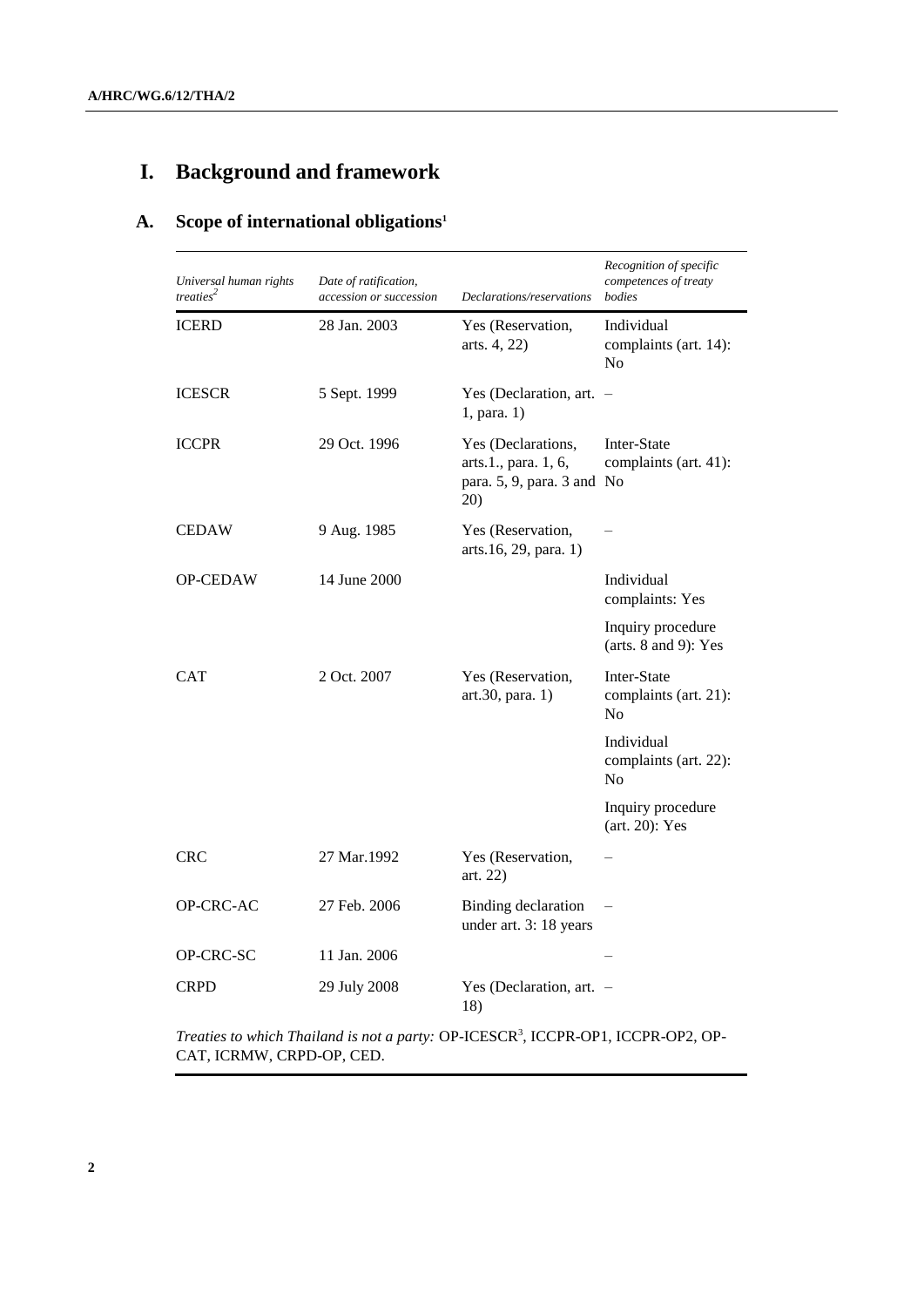| Other main relevant international instruments                                                                   | Ratification, accession or succession |
|-----------------------------------------------------------------------------------------------------------------|---------------------------------------|
| Convention on the Prevention and<br>Punishment of the Crime of Genocide                                         | N <sub>0</sub>                        |
| Rome Statute of the International Criminal<br>Court                                                             | N <sub>0</sub>                        |
| Palermo Protocol <sup>4</sup>                                                                                   | N <sub>0</sub>                        |
| Refugees and stateless persons <sup>5</sup>                                                                     | N <sub>0</sub>                        |
| Geneva Conventions of 12 August 1949 and Yes, except AP I, II, III<br>Additional Protocols thereto <sup>6</sup> |                                       |
| ILO fundamental conventions <sup>7</sup>                                                                        | Yes, except Nos. 87, 98, 111          |
| <b>UNESCO</b> Convention against<br>Discrimination in Education                                                 | N <sub>0</sub>                        |

1. Thailand was invited to ratify: ICRMW,<sup>8</sup> CED,<sup>9</sup> four instruments on refugees and stateless persons,<sup>10</sup> and the UNESCO Convention against Discrimination in Education.<sup>11</sup>

2. In 2006, the Committee on the Elimination of Discrimination against Women (CEDAW) drew attention to the fact that reservations to article 16 were contrary to the object and purpose of the Convention.<sup>12</sup> Thailand was urged to consider withdrawing its reservations to CEDAW<sup>13</sup> and CRC<sup>14</sup> and its declarations to ICCPR,<sup>15</sup> including that related to the imposition of the death penalty on persons below 18 years of age.<sup>16</sup>

# **B. Constitutional and legislative framework**

3. In 2005, the Human Rights (HR) Committee also noted that the Covenant had not been fully incorporated into domestic law and that its provisions were not in practice invoked in courts of law.<sup>17</sup> In 2011, United Nations Country Team (UNCT) noted that challenges remained in timely enactment of enabling laws and mechanisms.<sup>18</sup>

4. UNCT, while recognizing the need for Thailand to guarantee peace, security and public order, noted that security legislation such as the Internal Security Act  $(ISA)$ ,  $19$ martial law and the Emergency Decree have negative implications on the rule of law, including due process guarantees, particularly regarding the Southern Border Provinces (SBP) (where all three pieces of legislation were currently in force).<sup>20</sup> UNCT recommended that Thailand review security laws to ensure their conformity with international human rights standards.<sup>21</sup> Related concerns and recommendations were made by the Special Rapporteur on human rights and terrorism.<sup>22</sup>

#### **C. Institutional and human rights infrastructure**

5. The National Human Rights Commission of Thailand was accredited with "A" status by the International Coordinating Committee of National Human Rights Institutions for the Promotion and Protection of Human Rights (ICC) in 2004, which was reconfirmed in 2008.<sup>23</sup>

6. In 2011 UNCT noted that the 2007 Constitution further empowered the NHRC to take cases directly to court, in its own name and on behalf of those whose rights have been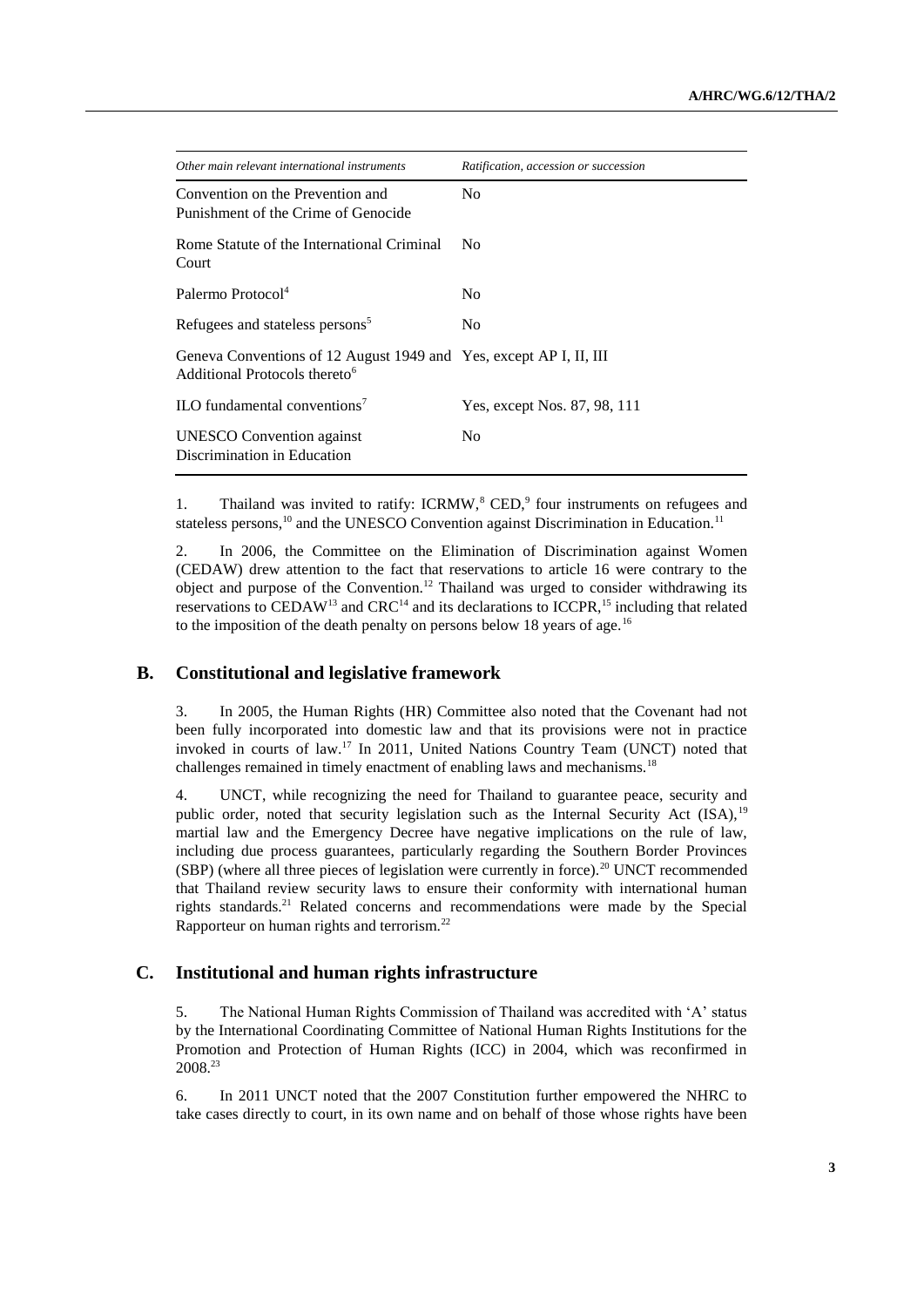violated.<sup>24</sup> UNCT recommended that the selection process of the NHRC"s commissioners be reviewed. The overall capacity of the Commission needed to be strengthened.<sup>25</sup>

### **D. Policy measures**

7. UNCT noted that Thailand had established various mechanisms to protect human rights, including a National Committee on Human Rights Policy and Plan of Action;<sup>26</sup> and issues of disparities and injustice were clearly addressed under the 11th National Economic and Social Development Plan.<sup>27</sup>

8. In 2006, CRC recommended that Thailand carry out comprehensive public education campaigns to prevent and combat all forms of discrimination.<sup>28</sup>

# **II. Promotion and protection of human rights on the ground**

### **A. Cooperation with human rights mechanisms**

### **1. Cooperation with treaty bodies**

9. UNCT recommended that Thailand submit all overdue reports to the treaty bodies and ILO supervisory bodies.<sup>29</sup>

| Treaty body <sup>30</sup> | Latest report<br>submitted and<br>considered | Latest concluding<br>observations | Follow-up response            | Reporting status                                                      |
|---------------------------|----------------------------------------------|-----------------------------------|-------------------------------|-----------------------------------------------------------------------|
| <b>CERD</b>               |                                              |                                   |                               | Initial report and<br>second report<br>submitted in<br>June 2011.     |
| <b>CESCR</b>              |                                              |                                   |                               | Initial report<br>overdue since<br>2002.                              |
| <b>HR</b> Committee       | 2004                                         | <b>July 2005</b>                  | Submitted in<br>October 2006. | Second report<br>overdue since<br>2009.                               |
| <b>CEDAW</b>              | 2004                                         | February 2006                     |                               | Combined sixth<br>and seventh<br>reports overdue<br>since 2010.       |
| <b>CAT</b>                |                                              |                                   |                               | Initial report<br>overdue since<br>2008.                              |
| <b>CRC</b>                | 2004                                         | January 2006                      |                               | Combined third<br>and fourth<br>reports<br>submitted in<br>July 2011. |
| OP-CRC-AC                 |                                              |                                   |                               | Initial report due                                                    |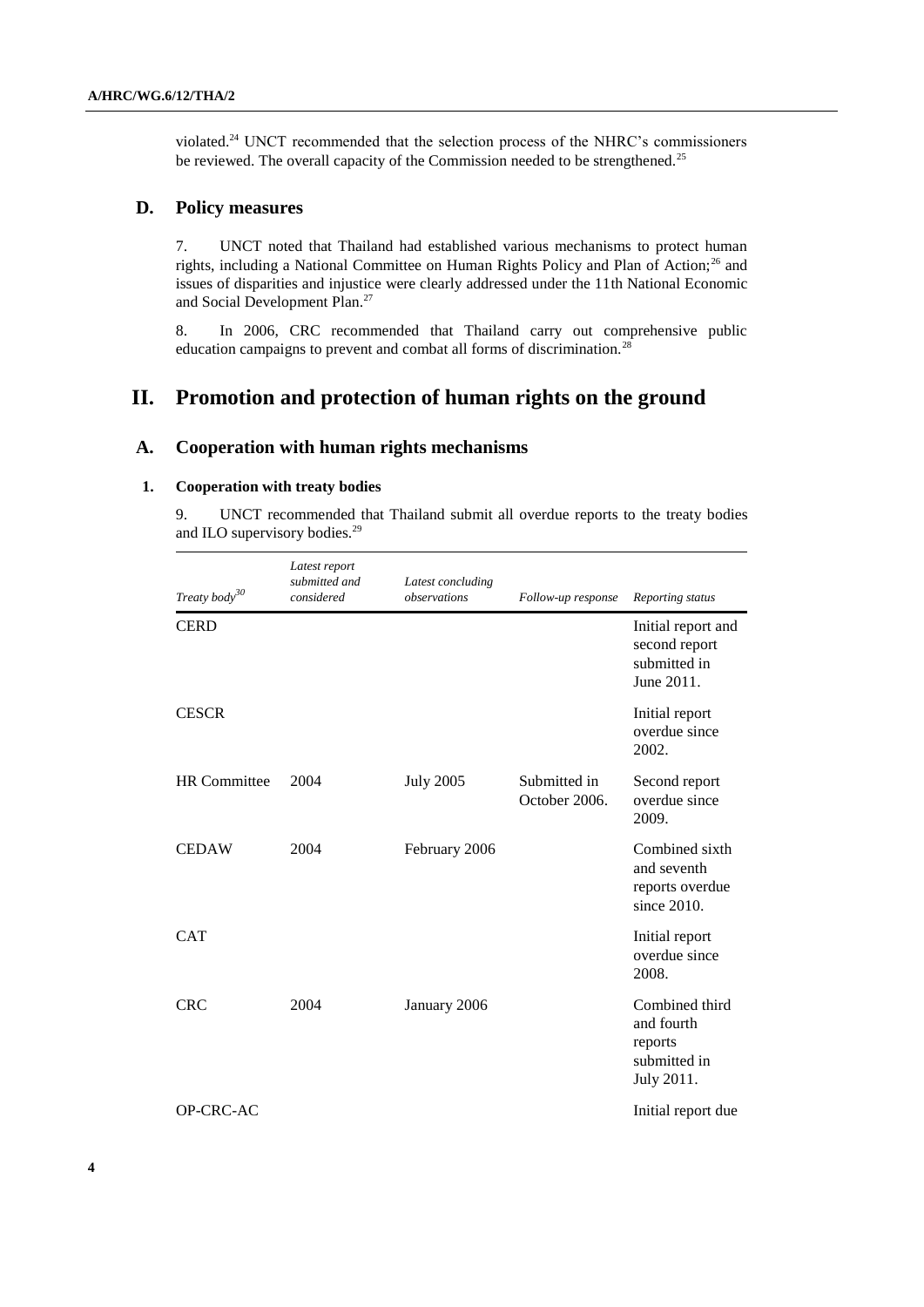| Treaty body <sup>30</sup> | Latest report<br>submitted and<br>considered | Latest concluding<br>observations | Follow-up response | Reporting status                                        |
|---------------------------|----------------------------------------------|-----------------------------------|--------------------|---------------------------------------------------------|
|                           |                                              |                                   |                    | in 2008,<br>submitted in<br>2009.                       |
| <b>OP-CRC-SC</b>          |                                              |                                   |                    | Initial report due<br>in 2008,<br>submitted in<br>2009. |
| <b>CRPD</b>               |                                              |                                   |                    | Initial report due<br>in $2011$ .                       |

# **2. Cooperation with special procedures**

10. UNCT indicated that Thailand does not have any standing invitation to the special procedures mandates.<sup>31</sup>

| Standing invitation issued               | N <sub>O</sub>                                                                                                                                                                                                                                                                                                                                                                                                                                                                                                                                                                                                                                                                                                                                                                                                                                                                                                                                             |
|------------------------------------------|------------------------------------------------------------------------------------------------------------------------------------------------------------------------------------------------------------------------------------------------------------------------------------------------------------------------------------------------------------------------------------------------------------------------------------------------------------------------------------------------------------------------------------------------------------------------------------------------------------------------------------------------------------------------------------------------------------------------------------------------------------------------------------------------------------------------------------------------------------------------------------------------------------------------------------------------------------|
| Latest visits or mission reports         | Special Representative of the Secretary-<br>General on Human Rights Defenders,<br>mission to Thailand (19-27 May 2003).                                                                                                                                                                                                                                                                                                                                                                                                                                                                                                                                                                                                                                                                                                                                                                                                                                    |
| Visits agreed upon in principle          | Special Rapporteur on trafficking (8-19)<br>August 2011); Special Rapporteur on sale of<br>children.                                                                                                                                                                                                                                                                                                                                                                                                                                                                                                                                                                                                                                                                                                                                                                                                                                                       |
| Visits requested and not yet agreed upon | Special Rapporteur on the right to health<br>(requested visit in 2005); Special<br>Rapporteur on freedom of opinion and<br>expression (requested in 2004); Special<br>Rapporteur on extrajudicial, summary or<br>arbitrary executions (requested in 2005,<br>reminder in 2008 and 2010); independent<br>expert on minority issues (requested in 2006)<br>and reminder in 2007); Working Group on<br>Arbitrary Detention (requested in 2008);<br>Special Rapporteur on adequate housing<br>(requested in 2008); independent expert on<br>access to safe drinking water and sanitation<br>(requested in March 2010); Special<br>Rapporteur on human rights and counter-<br>terrorism (requested in 2008 and 2010);<br>Special Rapporteur on migrants (requested<br>in 2008, reminder in 2010); Special<br>Rapporteur on the right to food (requested<br>in 2010); Special Rapporteur on human<br>rights defenders (follow-up requested in<br>2008 and 2010). |

*Facilitation/cooperation during missions*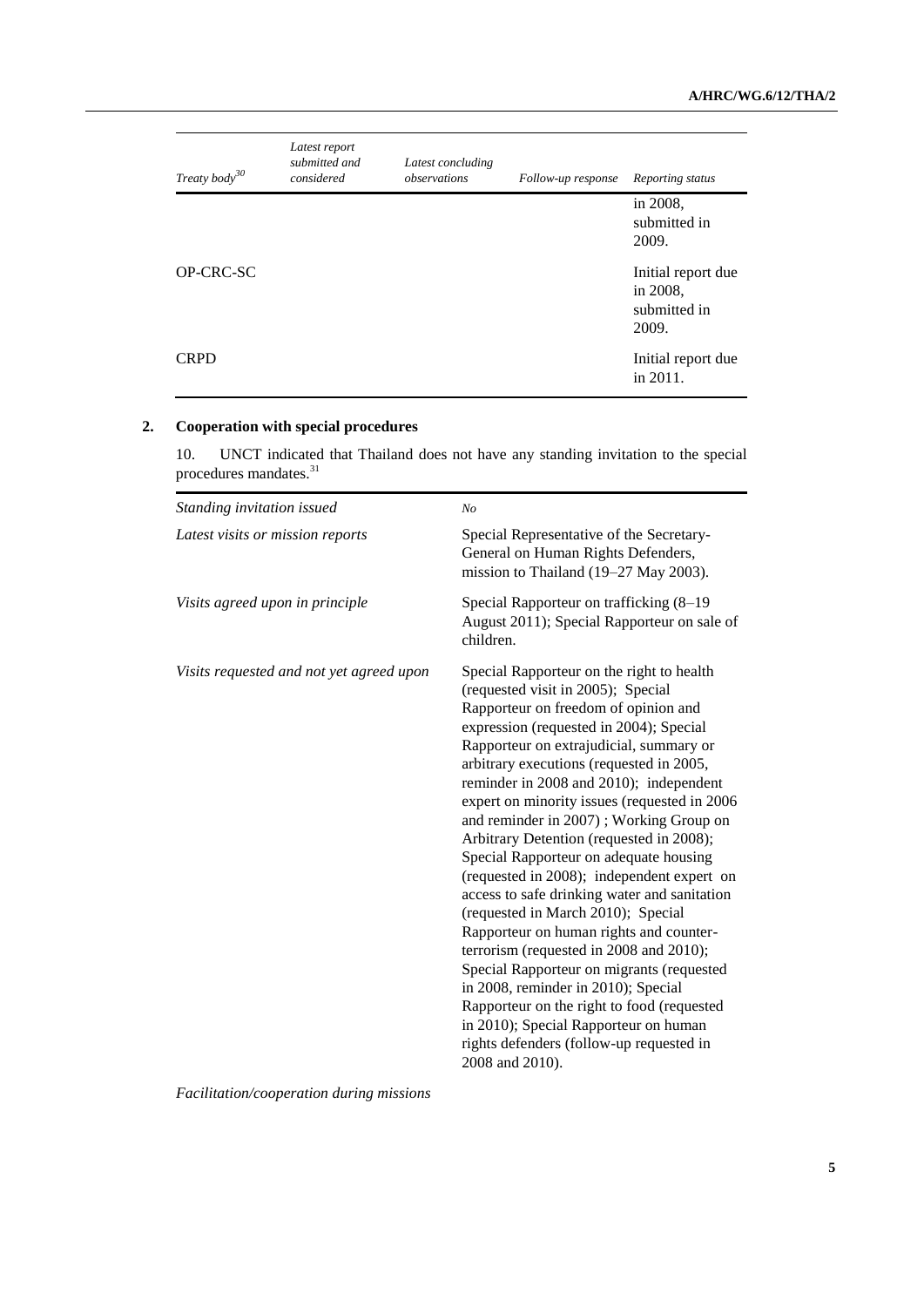| Follow-up to visits                                       |                                                                                                                                |
|-----------------------------------------------------------|--------------------------------------------------------------------------------------------------------------------------------|
| Responses to letters of allegations and<br>urgent appeals | During the period under review, about 43<br>communications were sent. The<br>Government replied to about 39<br>communications. |
| Responses to questionnaires on thematic<br>issues         | Thailand responded to 10 of the 24<br>questionnaires sent by special procedures<br>mandate holders. <sup>32</sup>              |

#### **3. Cooperation with the Office of the High Commissioner for Human Rights**

11. The OHCHR regional office for Southeast Asia is hosted by Thailand in Bangkok.<sup>33</sup> The Deputy High Commissioner visited the country in 2008<sup>34</sup> and in 2010 when Thailand hosted a seminar on the review of the Human Rights Council. Between 2007 and 2010 Thailand hosted OHCHR regional briefings on UPR, $35$  a regional OHCHR training on treaty body reporting and follow-up,<sup>36</sup> a regional colloquium for judges,<sup>37</sup> as well as training on the CRPD,<sup>38</sup> CAT and CERD.<sup>39</sup> OHCHR engaged in capacity-building activities on administration of justice,<sup>40</sup> and trained members of Thai civil society organizations and national institutions on their role in promoting and protecting human rights.<sup>41</sup>

12. Thailand has contributed financially to OHCHR since 2000 and to the Trust Fund on Slavery in 2006–2008.<sup>42</sup>

### **B. Implementation of international human rights obligations, taking into account applicable international humanitarian law**

#### **1. Equality and non-discrimination**

13. CEDAW expressed concern at the persistence of strong stereotypical attitudes about the roles and responsibilities of women and men in the family and in society. Such stereotypes undermined women's social status, presented a significant impediment to the implementation of the Convention and were a root cause of the disadvantaged position of women in a number of areas, including in the labour market and in political and public life.<sup>43</sup> CEDAW urged Thailand to adopt and implement temporary special measures,<sup>44</sup> and to accelerate the realization of women's de facto equality with men in all areas, particularly with regard to women's participation in decision-making and access to economic opportunities.<sup>45</sup> CEDAW called on Thailand to take measures towards modifying those social, cultural and traditional attitudes that were permissive of violence against women.<sup>46</sup> UNCT shared these concerns.<sup>47</sup>

14. In 2006, CEDAW expressed concern about the situation of Muslim women in the south who lacked access to education, social security, health care and economic opportunities and were subjected to early marriage due to cultural norms and that this situation was further exacerbated by unrest in the south. $48$  These concerns were shared by UNCT, <sup>49</sup> which also pointed out that many women had limited access to matrimonial property after the death of husbands in accordance with the Muslim personal law.<sup>50</sup> CRC noted with concern that violence and unrest in the SBP had severe consequences and endangered the right of the child to life, survival and development.<sup>51</sup> UNCT referred to reported cases of the cash-assistance entitlement of children orphaned by the violence being denied if their father was involved in insurgent activity.<sup>52</sup>

15. In 2006, CRC expressed concern about the persistence of discrimination against the child, particularly with respect to the girl child, children of indigenous, and religious or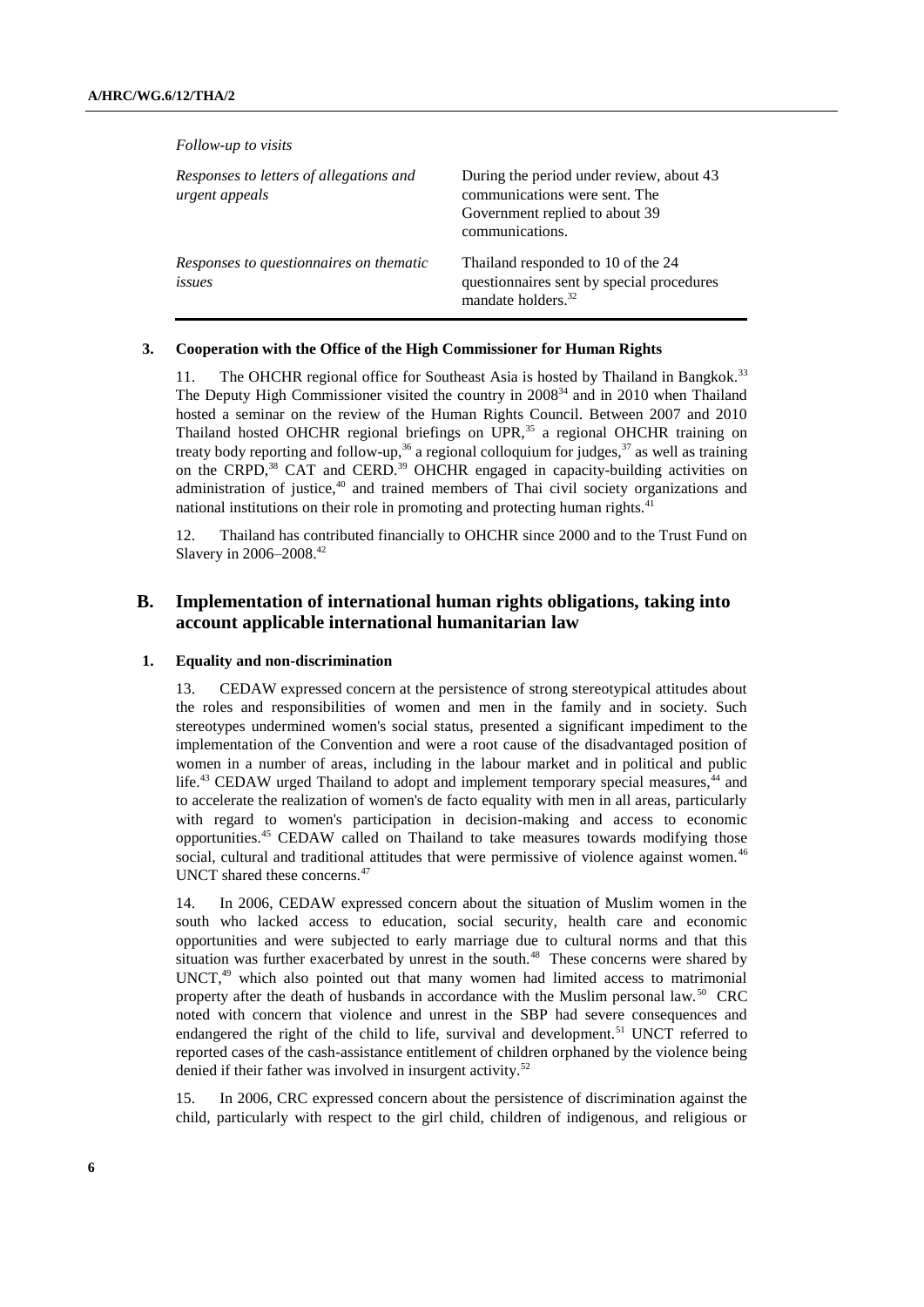ethnic minority communities, children of refugees and asylum-seekers, children of migrant workers, street children, children with disabilities, children living in rural areas, and children living in poverty.<sup>53</sup> UNCT noted that, despite ongoing efforts to protect children from violence, children across the country, particularly the children of ethnic and religious minorities, of migrant families and of the population who remained below the poverty line continued to face violations, such as sexual exploitation and abuse, detention as a first response, child labour, trafficking, corporal punishment, unnecessary institutionalization and violence in their homes, schools and community.<sup>54</sup>

16. UNCT noted Thailand"s commitment in February 2011 to attain the "Three Zeros" goal of UNAIDS and indicated that discrimination against and stigmatization of vulnerable groups such as injecting drug users, sex workers, men who have sex with men, and transgender people inhibited the ability to reach these populations with prevention effort, and thus increased their vulnerability to HIV/AIDS.<sup>55</sup> CEDAW referred to the high rate of AIDS affecting women engaged in prostitution.<sup>56</sup>

17. In 2004 the Special Representative of the Secretary-General on human rights defenders referred to reports that land farmed by the hill tribes in northern Thailand was being taken over by private actors or the State and that many hill tribes people had no official proof of citizenship allowing them to claim their rights to land, education and health services, freedom of movement and employment. She stated that officials claimed however that the tribes" agricultural practices damaged the environment and that many were not actually from Thailand and the land was not theirs.<sup>57</sup>

18. UNCT, while welcoming the 2008 amendment to the Nationality Act, noted that full safeguards were not provided in preventing statelessness. There were gaps in the acquisition of nationality under the Act and other gaps that could lead to statelessness or a heightened risk of statelessness.<sup>58</sup> UNCT noted that, while universal birth registration was codified by the 2008 Civil Registration Act, as many as 15 per cent of births remained unregistered.<sup>59</sup> UNCT suggested the issuance of birth certificates through the hospital system.<sup>60</sup> Related concerns were raised by the HR Committee<sup>61</sup> and CRC,<sup>62</sup> with CEDAW<sup>63</sup> also noting that certain provisions of the Nationality Law continued to discriminate against Thai women who marry foreign men.<sup>64</sup>

### **2. Right to life, liberty and security of the person**

19. In 2010, Thailand abstained in the vote on General Assembly resolution 65/206 on a moratorium on the death penalty.<sup>65</sup> In 2005, the HR Committee noted with concern that the death penalty was not restricted to the "most serious crimes" and recommended that Thailand review the imposition of the death penalty for offences related to drug trafficking.<sup>66</sup>

20. In 2005, the HR Committee expressed concern at the persistent allegations of serious human rights violations, including widespread instances of extrajudicial killings and illtreatment by the police and members of armed forces, illustrated by incidents such as the Tak Bai and the Krue Se mosque incidents and the extraordinarily large number of killings during the "war on drugs".<sup>67</sup>

21. The HR Committee recommended that Thailand ensure that all alleged cases of torture, ill-treatment, disproportionate use of force by police and death in custody be fully and promptly investigated, that those found responsible be brought to justice, and that compensation be provided to the victims or their families.<sup>68</sup> In its follow-up reply to the HR Committee, Thailand indicated that its domestic legislation specifically protects the rights of detainees and that measures had been enacted to monitor strict compliance to those regulations by law enforcement officials.<sup>69</sup>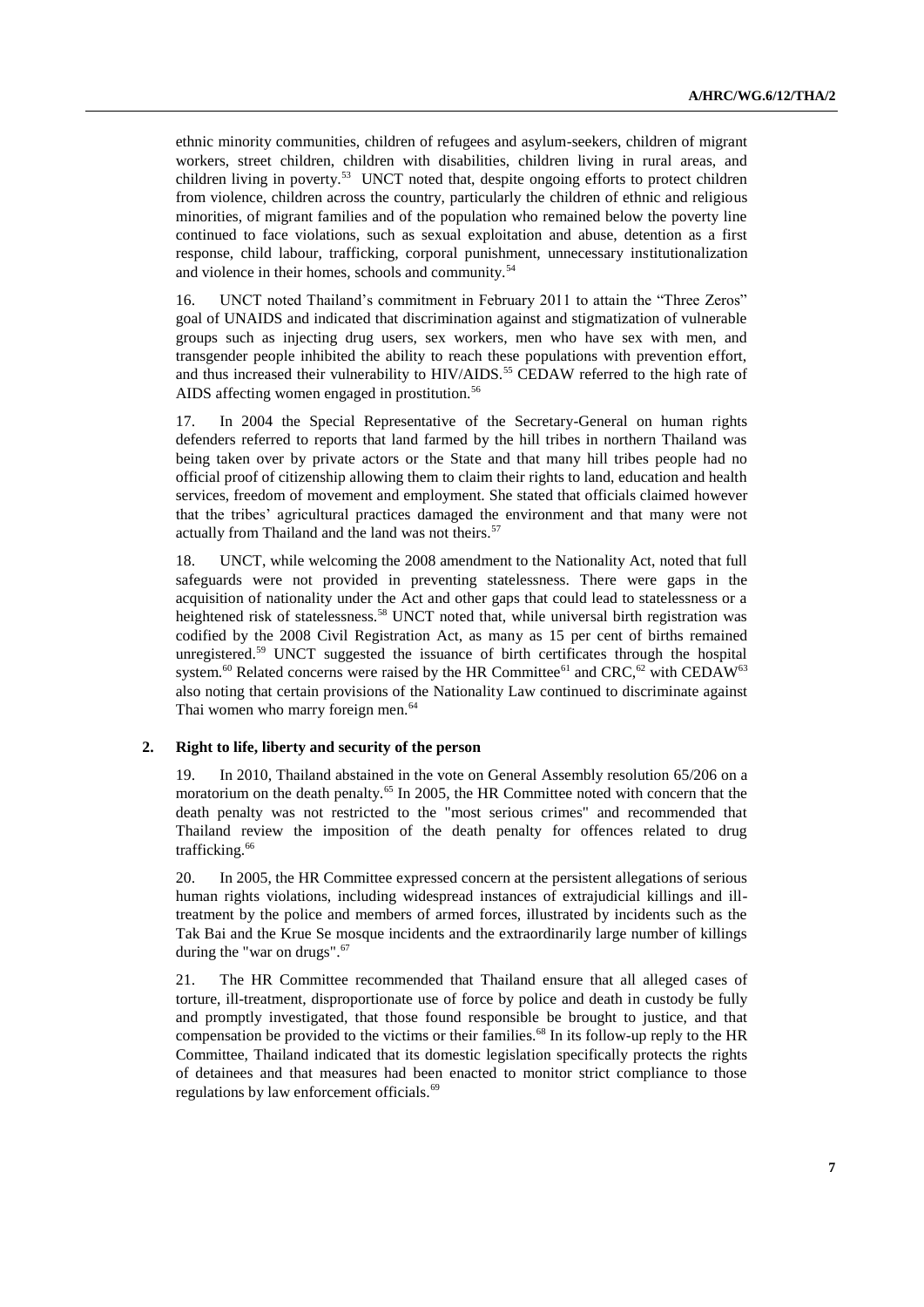22. The HR Committee was concerned at the overcrowding and general conditions of places of detention; and that the right of detainees of access to lawyers and members of the family was not always observed in practice. The Committee considered the duration of detention before a person was brought before a judge to be incompatible with the requirements of the Covenant. The Committee recommended that the use of shackling and long periods of solitary confinement be stopped immediately; and there should be compulsory segregation of juveniles from adults.<sup>70</sup>

23. UNCT was concerned at recent reports of a new wave of compulsory drug treatment for more than 30,000 people in Thailand and the risk of a possible setback for the operationalization of the National Harm Reduction Policy.<sup>71</sup> UNCT recommended that drug treatment and rehabilitation be undertaken in the community as a first option, with the informed consent of the individual who is assessed as being drug-dependent. In addition appropriate legal and medical processes should be followed.<sup>72</sup>

24. In 2011, the Secretary-General stated that the United Nations had received information that pointed to the alleged involvement of children in activities of non-State armed groups and village defence volunteers (Chor Ror Bor). Thailand stated that no children were associated with the village defence volunteers.<sup>73</sup> UNCT stated that in the SBP ongoing violence is taking a high toll on children, in spite of Thailand"s efforts to protect them. Children have been subject to the application of martial law and the Emergency Decree due to the special legal mechanism under the security laws and the absence of special regulations for juveniles. Physical abuse of children and psychological damage as a result of searches, home visits, questioning, arrests and detention have been reported. Children affected included those suspected of participating in or supporting any act that constitutes an emergency situation, and those whose family members have been suspected of participating in or supporting any aforementioned act.<sup>74</sup> In 2011, Thailand stated that allegations, reported in the Secretary-General"s previous reports, of children detained in police and army interviewing centres for their suspected association with armed groups had been addressed.<sup>75</sup>

25. UNCT noted that many child victims of domestic violence were placed in an institution and that limited investment by Thailand in the prevention of abuse, violence, neglect and exploitation perpetuated a cycle of violence against children.<sup>76</sup> UNCT recommended that free legal aid and psycho-social protection for survivors be enhanced and the criminal justice system be more gender-sensitive and child-friendly to avoid revictimization of women and children survivors of violence.<sup>77</sup> CRC urged Thailand to prohibit by law all forms of corporal punishment.<sup>78</sup>

26. The HR Committee expressed concern about trafficking in persons for purposes of sexual exploitation and forced labour, including child prostitution and about the significant proportion of children, often stateless or of foreign nationality who engaged in labour and were often victims of trafficking.<sup>79</sup> Related concerns were expressed by  $CRC$ , $^{80}$  the ILO Committee of Experts on the Application of Conventions and Recommendations (CEACR) in 2011<sup>81</sup> and CEDAW,<sup>82</sup> including on sex tourism and child pornography. CEDAW recommended that Thailand address the root cause of trafficking by increasing its efforts to improve the economic situation of women.<sup>83</sup>

#### **3. Administration of justice, including impunity, and the rule of law**

27. In 2004, the Special Representative of the Secretary-General reported that human rights defenders exercising their right to peaceful protest, as well as defenders engaged in other human rights activities, had been targeted for judicial prosecution.<sup>84</sup> The Special Representative considered that the law was being applied selectively against defenders, with prosecutions initiated to deter defenders taking public action and to exhaust their time and finances, rather than to enforce the rule of law.<sup>8</sup>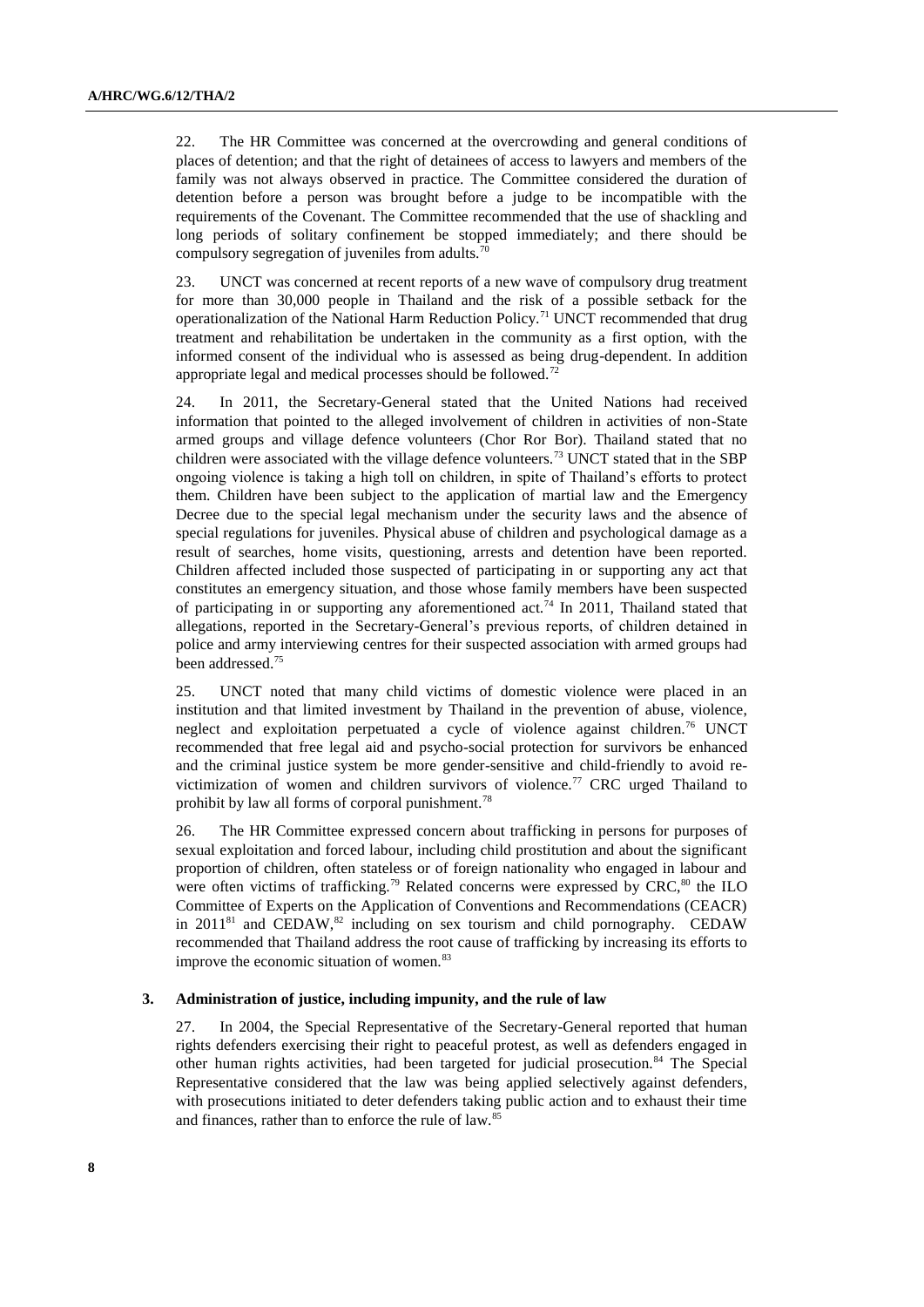28. The HR Committee called for an immediate halt to, and protection of human rights defenders from, harassment and attacks.<sup>86</sup> The Special Representative recommended that the Government ensure prompt investigation of all violations reportedly committed against human rights defenders, with appropriate judicial or other action. $87$ 

29. The HR Committee was especially concerned that the 2005 Emergency Decree provided for officials enforcing the state of emergency to be exempt from legal and disciplinary actions, thus exacerbating the problem of impunity.<sup>88</sup> In its reply, the Government indicated, inter alia, that although Section 17 of the Emergency Decree provided protection for the competent officials, the injured persons had the right to claim compensation from the administration according to the Tortious Liability of Officials Act B.E. 2539 (1996).<sup>89</sup> In 2008, the Special Rapporteur on human rights and terrorism urged the Government to repeal section 17 of the Decree. $90$ 

30. In 2011, UNCT noted that challenges to the administration of justice were linked to potential impunity for military, police and security personnel. This was highlighted by the absence of successful prosecutions of State officials in a number of high profile incidents, such as the deaths of 78 ethnic Malay Muslims in the Tak Bai incident of October 25, 2004; the disappearance of human rights lawyer Somchai Neelapaijit on 12 March  $2004$ ;<sup>91</sup> the 2,819 extrajudicial killings that accompanied the 2003 "war on drugs";<sup>92</sup> and allegations in 2008 and 2009 that the Thai navy forced boats carrying Rohingya people from neighbouring countries back to international waters, which resulted in casualties.<sup>93</sup> UNCT recommended that Thailand initiate an independent review of the administration of justice with regard to cases of alleged serious human rights violations involving military, police or security personnel.<sup>94</sup>

31. UNCT commended Thailand for initiating a reconciliation process after the largescale demonstrations and subsequent clashes between the United Front for Democracy against Dictatorship (UDD) and the Government in April/May 2010, during which 92 people were killed and almost 2,000 injured.<sup>95</sup> A Truth and National Reconciliation Commission (TRC) was established and investigations into the State"s handling of the protests were ongoing, which the United Nations was supporting.<sup>96</sup> On 17 May 2010, the High Commissioner for Human Rights stressed that all parties should be made aware that they would be held accountable for their actions. $97$ 

32. Noting the high rate of women in prison, CRC was concerned that sentencing decisions did not consistently take into account the best interests of the child and women's role as mothers with child caring responsibilities.<sup>98</sup> UNCT recommended that the criminal justice system be reviewed to be more gender-sensitive and child-friendly, and that psychosocial protection and legal aid made available to all.<sup>99</sup>

33. In 2006, CRC noted that some existing legislation, for example the Penal Code regarding the minimum age of criminal responsibility (7 years), was still not in compliance with the Convention.<sup>100</sup> UNCT recommended that security laws be reviewed to ensure their conformity with international juvenile justice standards, that civil society organizations be part of the review process and that effective monitoring mechanisms be established.<sup>101</sup> Related recommendations were made by the CRC.<sup>102</sup>

#### **4. Right to privacy**

34. CRC, concerned that identities and photos of child victims were presented in the media, urged Thailand to establish mechanisms to ensure that all materials broadcast respect the child's right to privacy and that appropriate human rights training is given to media professionals.<sup>103</sup>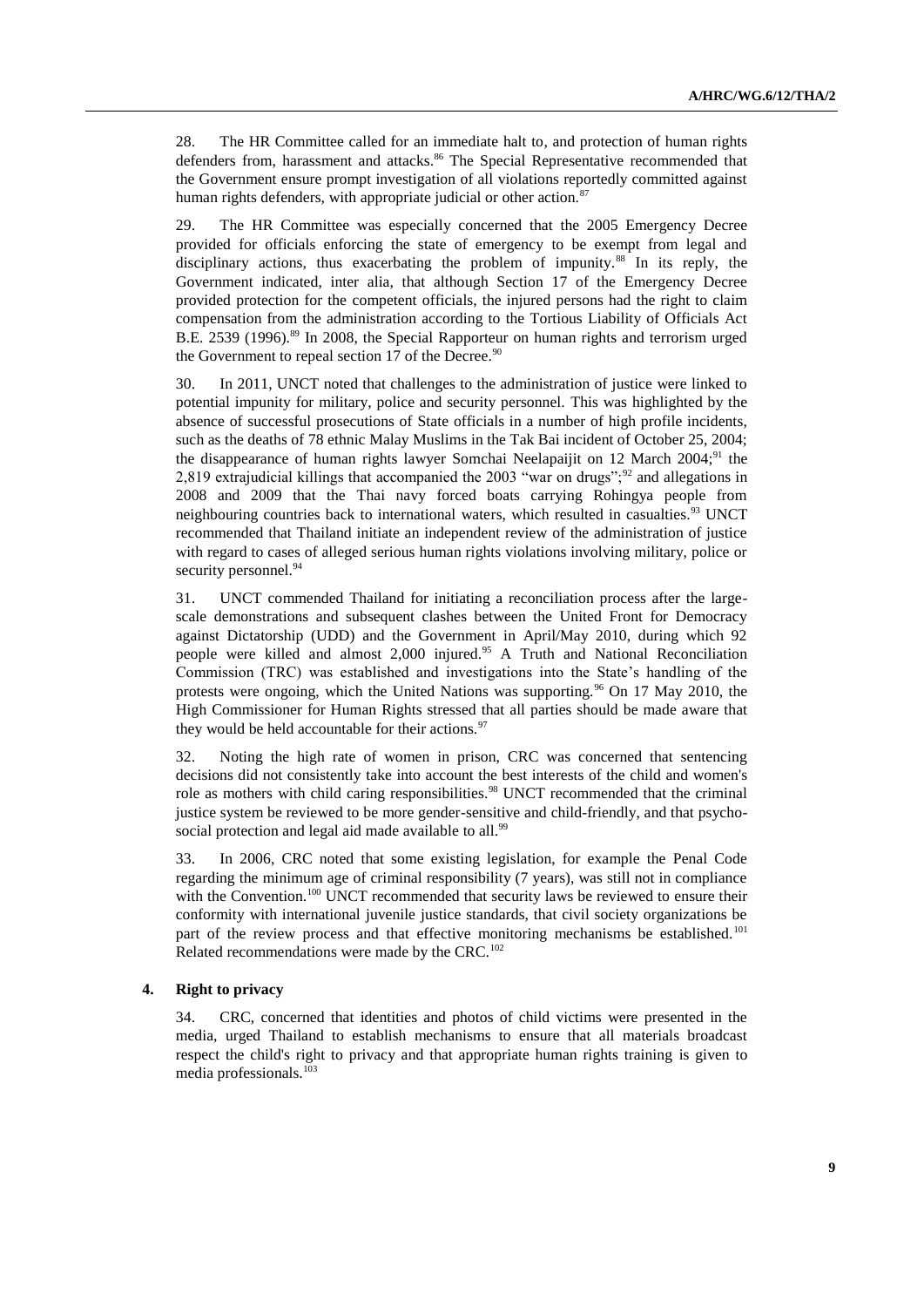35. Expressing concern at early marriage due to cultural norms, CEDAW encouraged Thailand to provide increased educational opportunities to girls to discourage early marriages.<sup>104</sup>

#### **5. Freedom of expression, association and peaceful assembly and right to participate in public and political life**

36. In 2011, the Special Rapporteur on the right to freedom of expression raised his continued concern about restrictions to the right to freedom of opinion and expression in Thailand, mainly through the Emergency Decree, *lèse-majesté* law (as set out in article 112 of the Penal Code), and the Computer-related Crimes Act of 2007 and regarding the recent increase in the number of *lèse-majesté* cases reportedly being investigated by the police and accepted by the courts.<sup>105</sup> He referred in particular to the case of Ms. Chiranuch Premchaiporn.<sup>106</sup> UNCT noted that over the last few years, Thai authorities have reportedly closed down more than 100,000 websites for allegedly promoting anti-monarchy sentiments and posing threats to national security, and a number of individuals have received lengthy prison sentences for breaching *lèse-majesté* laws.<sup>107</sup>

37. The Government in its 2009 reply to the Special Rapporteur stated that the rationale behind the *lèse-majesté* law was to protect Thailand"s national security because the monarchy was one of Thailand"s principal institutions.<sup>108</sup> The law concerning *lèse-majesté* had been enacted not by any demand from those it aimed to protect. However, the King was not in a position to amend the law.<sup>109</sup> UNCT recommended the repeal of criminal laws in favour of appropriate civil laws regarding freedom of expression, in accordance with relevant international human rights standards. $110$ 

38. UNESCO noted that there remained heavy self-censorship on the subject of monarchy and judiciary<sup>111</sup> and that the broadcast sector continued to be controlled by State and Government enterprises.<sup>112</sup> In 2005, the HR Committee recommended that Thailand take adequate measures to prevent further erosion of freedom of expression.<sup>113</sup> UNESCO in 2011 also requested the investigation of the killings of journalists in 2008 and 2010, information about the results of the investigations and improved safety of journalists.<sup>114</sup>

39. In 2011, the Committee of Experts reiterated its firm hope that the necessary measures would be taken in order to bring the Organic Law on Political Parties BE 2541 (1998) into conformity with the Abolition of Forced Labour convention that prohibited the use of forced or compulsory labour as a punishment for holding or expressing political views.<sup>115</sup>

#### **6. Right to work and to just and favourable conditions of work**

40. UNCT highlighted the ILO Committee of Experts reference to the need to prioritize employment generation within the framework of a coherent economic and social policy. It further highlighted the need for specific initiatives with respect to vulnerable groups, including people with disabilities and migrant workers, and the need to implement appropriate measures to prevent abuse in the recruitment and exploitation of migrant workers.<sup>116</sup>

41. UNCT noted that migrant workers cannot set up trade unions of their own and they cannot stand for trade union office in organisations representing both Thai and migrant workers.<sup>117</sup>

42. CRC<sup>118</sup> recommended that Thailand: effectively implement domestic labour laws; extend the Labour Protection Act to ensure protection for children working in the informal sector (for example agriculture, small-scale family enterprises and domestic service); improve the labour inspection system and enable it to monitor and report on the practice of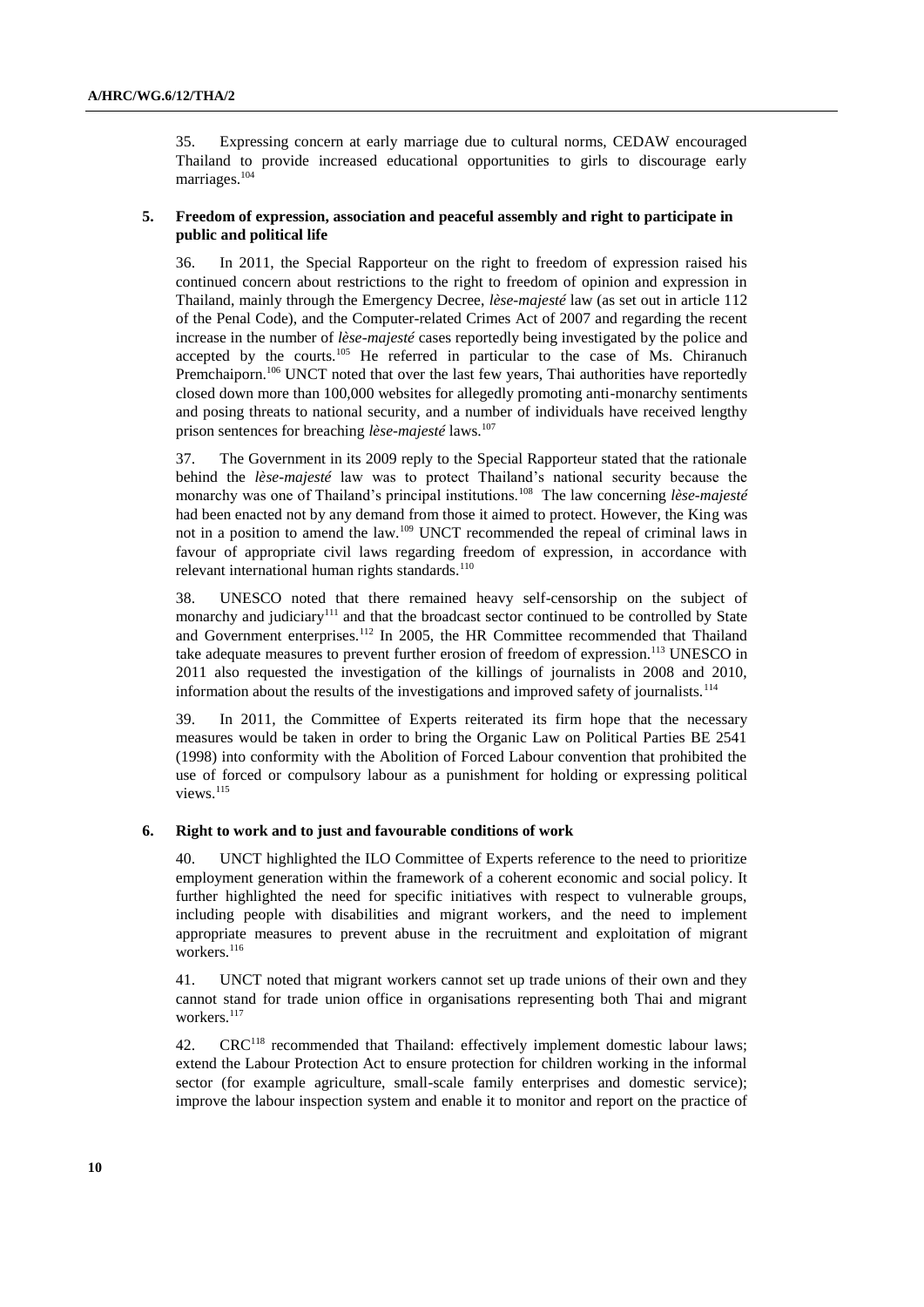domestic and rural labour by children;<sup>119</sup> and continue to actively participate in regional and interregional ILO/IPEC activities.

#### **7. Right to social security and to an adequate standard of living**

43. In 2011, UNCT noted that abortion was legal in Thailand only if performed by a physician for the sake of the woman"s health or for a pregnancy due to a sexual crime. <sup>120</sup> CEDAW recommended that Thailand provide effective access for women to contraceptives with the aim of avoiding the need for women to resort to illegal abortions and urged Thailand to increase its efforts to promote male contraception.<sup>121</sup> UNCT recommended the enactment of the Reproductive Health Protection Bill to ensure equal protection of the reproductive rights and health of women, especially among vulnerable populations.<sup>122</sup>

44. CRC recommended that Thailand continue to allocate resources for effective poverty reduction measures, particularly in the north, north-east and the SBP.<sup>123</sup> A 2007 UNDP report indicated that access to health services is skewed. Maternal mortality remained very high in the Muslim-majority area in the SBP. Child malnutrition persisted among hill tribe people in remote northern areas.<sup>124</sup> In 2006, CRC was particularly concerned at iodine and iron deficiencies, at the incidence of thalassemia and the low rate of exclusive breastfeeding.<sup>125</sup> CRC recommended that Thailand continue to improve access to safe drinking water and sanitation facilities, particularly in remote areas of the country.<sup>126</sup>

#### **8. Right to education and to participate in the cultural life of the community**

45. UNCT commended Thailand for its commitment to realizing the right to education for all children, particularly for the launch in 2009 of a 15-year free-education policy to enable children to have equal access to quality education. Translating this policy into reality remained a challenge at all levels. About 60 per cent of children attend some form of pre-primary education.<sup>127</sup> Almost half of the students do not finish the 12-year basic education cycle.<sup>128</sup>

46. UNCT noted that ensuring the right to an education for children with disabilities needed further emphasis. In principle, Government regulations allowed migrant and/or stateless children to go to school, but in reality the education system did not provide adequate support to schools to this end.<sup>129</sup> In 2006, CRC also recommended that Thailand continue efforts to provide indigenous and minority children with equal access to quality education, which respects their distinct cultural patterns and uses local indigenous and minority languages; and expand the availability and improve the quality of vocational training.<sup>130</sup>

47. UNCT noted that there had been a decline in attacks against schools in 2010 as well as against students and teachers in the SBP. Military presence in schools, although being addressed by the Government, remained a concern as schools should be "zones of peace". 131

#### **9. Minorities and indigenous peoples**

48. In 2005, the HR Committee expressed its concern about the structural discrimination against minority communities, in particular the Highlanders, including with regard to the protection of their way of life.<sup>132</sup> The Committee was concerned at their treatment by law enforcement officials, particularly their forced eviction and relocation and reports of extrajudicial killings, harassment and confiscation of property in the "war on drugs" campaign.<sup>133</sup> The HR Committee was also concerned about the construction of the Thai-Malaysian gas pipeline and other development projects which had been carried out with minimal consultation with the concerned communities; and about violent suppression of peaceful demonstrations by law enforcement officers in contravention of the Covenant.<sup>134</sup>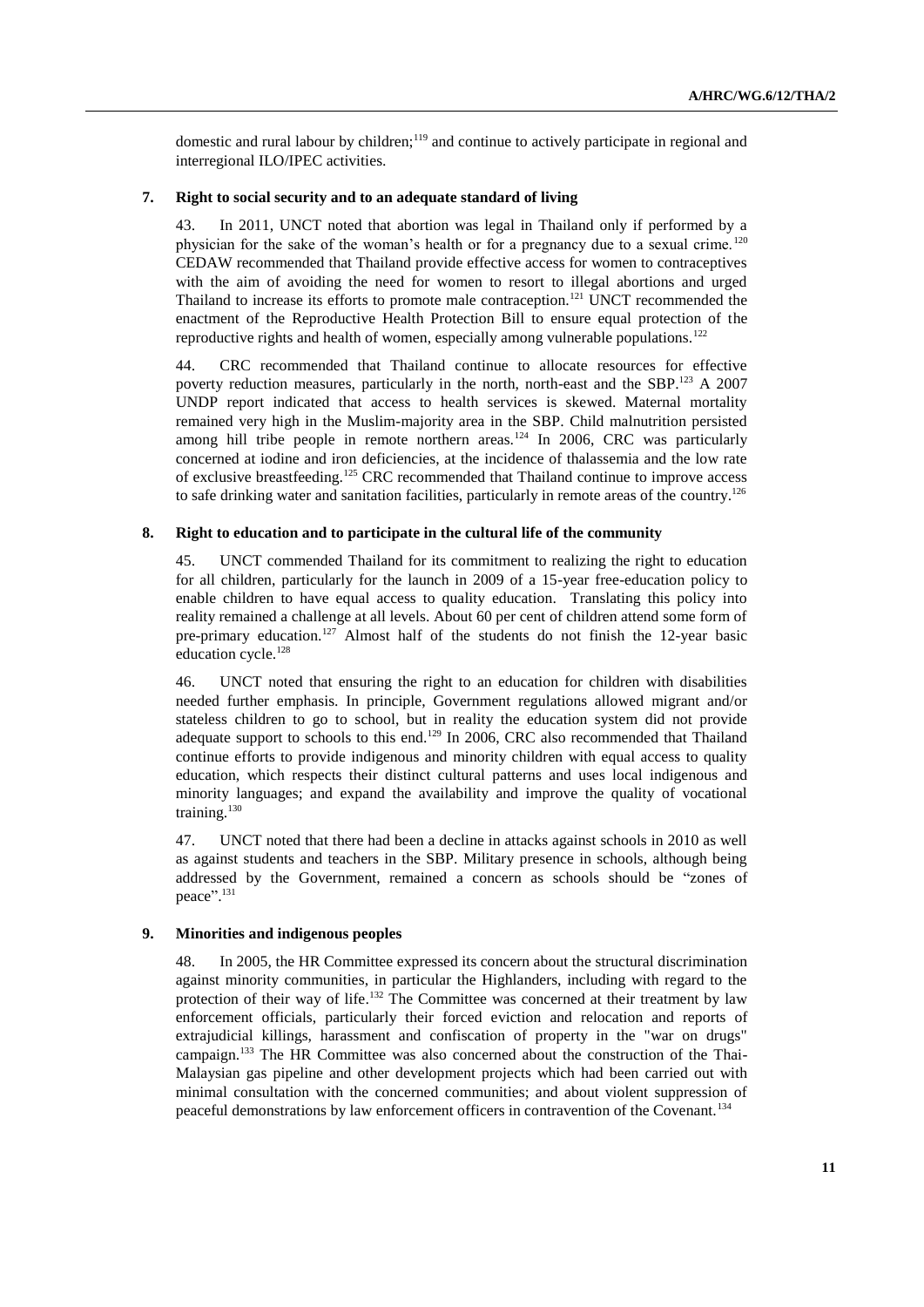#### **10. Migrants, refugees and asylum-seekers**

49. According to the UNCT, Thailand hosted over two million migrant workers from neighbouring countries. Significant steps had been taken to regularize their position and to access social services. However, challenges in ensuring the promotion and protection of migrants" rights were still significant. Irregular migrant workers can be subjected to deception and human trafficking by means of debt bondage and physical abuse, particularly in fisheries, agriculture and as domestic helpers, as well as subjected to expulsions.<sup>135</sup> Many children of migrants encountered challenges in accessing education. Surveys showed that women, who constituted the majority in the informal (especially domestic) sector, were very vulnerable to violations. The cases were seriously underreported due to the fear of deportation.<sup>136</sup> Access to justice for migrant workers was limited and available legal aid is not accessible to the majority of migrant workers due to language barriers.<sup>137</sup> UNCT noted that the current Nationality Verification Process (NV) was limited to migrant workers, leaving out their families and children. The NV Process needed to be more inclusive, nondiscriminatory,  $^{138}$  and reviewed, making it simpler, more affordable and transparent.<sup>139</sup>

50. In 2011, the Special Rapporteur on migrants referred to reports that the pattern of arbitrary arrest, violence, abuse and exploitation of migrants was allegedly exacerbated by the Prime Minister"s order of 2 June 2010 issued to set up a Special Centre to Suppress, Arrest and Prosecute Alien Workers Who Are Working Underground (No.125/1223).<sup>140</sup> Concerns about the situation and rights of migrant workers and refugees,<sup>141</sup> particularly those from Myanmar, were raised by the HR Committee<sup>142</sup> and six special procedure mandate holders.<sup>143</sup> Allegations of forced repatriation of Lao Hmong were raised by three mandate holders,<sup>144</sup> with Thailand replying that there had been no report of any difficulties or persecution faced by returnees in 2008 and 2009.<sup>145</sup>

51. UNCT commended Thailand for receiving refugees and displaced persons from neighbouring countries, however, asylum-seekers were sometimes detained. UNCT encouraged the adoption of alternatives to detention for the most vulnerable groups, who could best be placed under the care of an appropriate government agency.<sup>146</sup> UNCT recommended that Thailand refrain from the refoulement of asylum-seekers, refugees, migrants in refugee-like situations, asylum-seeking or refugee victims of trafficking, and asylum-seeking or refugee victims of smuggling, to places where their lives or freedom would be threatened. UNCT urged Thailand to follow its public commitment in 2009 to stop forcing boats carrying Rohingya into international waters, particularly in light of recent boat arrivals in  $2011$ .<sup>147</sup>

# **III. Achievements, best practices, challenges and constraints**

52. In 2006, CRC acknowledged that an exceptional natural disaster caused by the Indian Ocean tsunami of 26 December 2004 had largely devastated the south-western coast of Thailand - giving rise to a number of economic and social difficulties and affecting the lives of many children. It also acknowledged the challenges faced by Thailand as a result of the civil unrest in the southernmost provinces, which had adversely impacted overall human rights development in the country.<sup>148</sup>

53. The 2010 UNDP Human Development Report stated that in Thailand there was continuing political instability and some involvement of the military in political affairs, while economic, financial and political powers were concentrated in a small business elite.<sup>149</sup>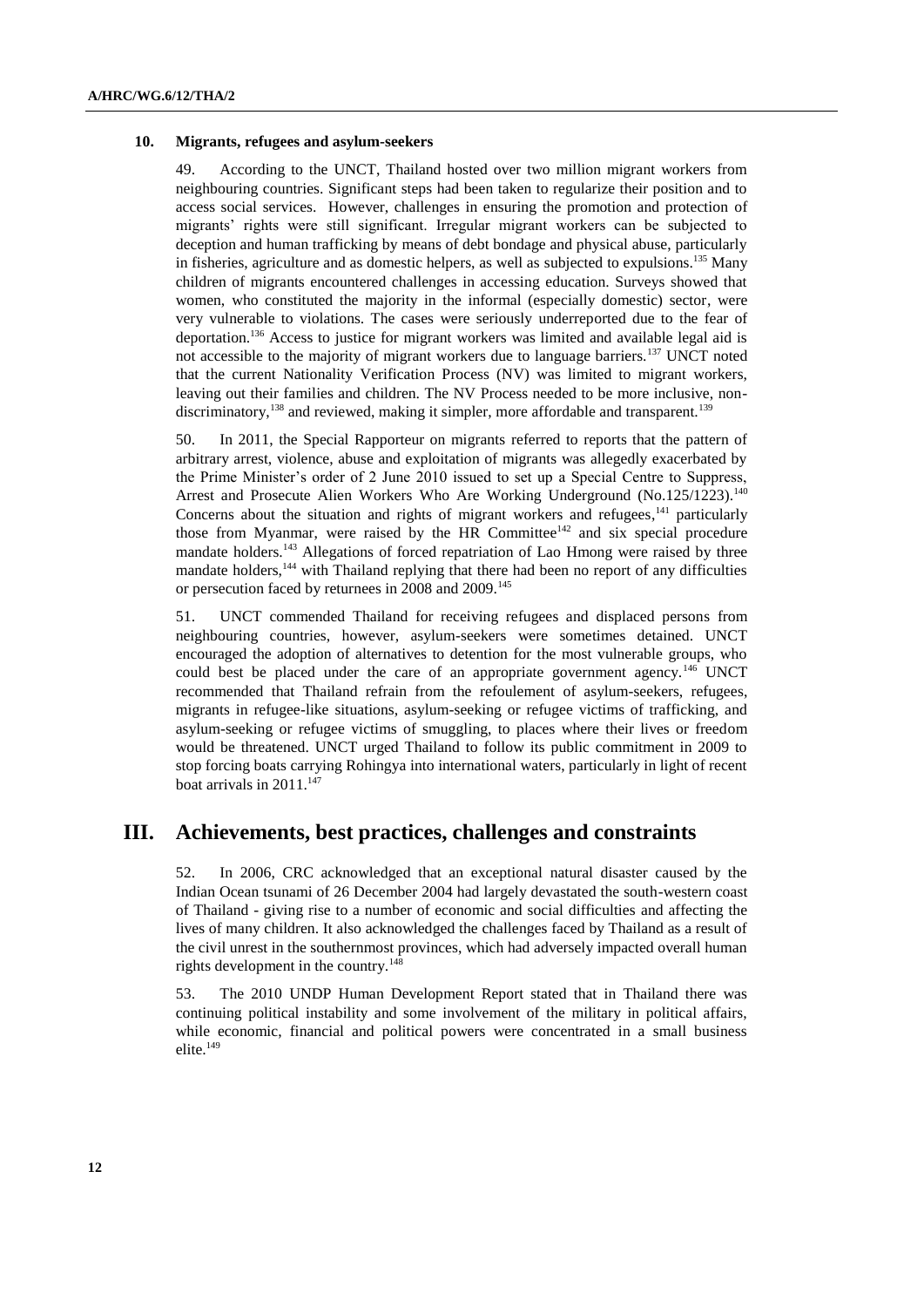# **IV. Key national priorities, initiatives and commitments**

### **A. Pledges by the State**

54. UNCT welcomed Thailand"s human rights commitments in five areas: strengthening the implementation of the National Action Plan on Human Rights and the effectiveness of its monitoring mechanism and follow-up; continuing active engagement and dialogue with civil society and encouraging public participation to enhance human rights and a democratic environment; expediting efforts to withdraw its reservations to CRC, CEDAW and ICCPR; pursuing efforts for ratification of CED and ILO Conventions No. 87, 98 and 111; and cooperating closely with treaty bodies, and intensifying efforts to implement their recommendations and ensuring submission of national reports under the instruments within the scheduled timeline.<sup>150</sup>

### **B. Specific recommendations for follow-up**

55. In 2005, the HR Committee requested Thailand to provide information, within one year, on its response to the Committee's recommendations contained in paragraphs 13 (state of emergency), 15 (excessive use of force against detainees) and 21 (child labour). A follow-up reply was submitted in  $2006$ .<sup>151</sup>

56. In 2004 the Special Representative on human rights defenders following her mission to Thailand in 2003 recommended that the Government reassess its approach to the right to protest and freedom of assembly and adopt a policy that ensures a just balance between respect for the right to peaceful protest and the maintenance of public order;<sup>152</sup> and consider the publication of a report indicating action to address the recommendations made.<sup>153</sup>

# **V. Capacity-building and technical assistance**

57. UNCT will collaborate on the 11th National Economic and Social Development Plan"s implementation under the new United Nations Partnership Framework (UNPAF 2012-16) in such areas as human rights and access to justice, social protection and information systems to inform policy development for reduction of disparities.<sup>154</sup>

#### *Notes*

 $1$  Unless indicated otherwise, the status of ratifications of instruments listed in the table may be found in *Multilateral Treaties Deposited with the Secretary-General: Status as at 31 December 2006* (ST/LEG/SER.E.25), supplemented by the official website of the United Nations Treaty Collection database, Office of Legal Affairs of the United Nations Secretariat, http://treaties.un.org/  $2$  The following abbreviations have been used for this document: ICERD International Convention on the Elimination of All Forms of Racial

| International Convention on the Emmination of All Forms of Racial       |
|-------------------------------------------------------------------------|
| Discrimination                                                          |
| International Covenant on Economic, Social and Cultural Rights          |
| <b>Optional Protocol to ICESCR</b>                                      |
| International Covenant on Civil and Political Rights                    |
| <b>Optional Protocol to ICCPR</b>                                       |
| Second Optional Protocol to ICCPR, aiming at the abolition of the death |
| penalty                                                                 |
| Convention on the Elimination of All Forms of Discrimination against    |
| Women                                                                   |
|                                                                         |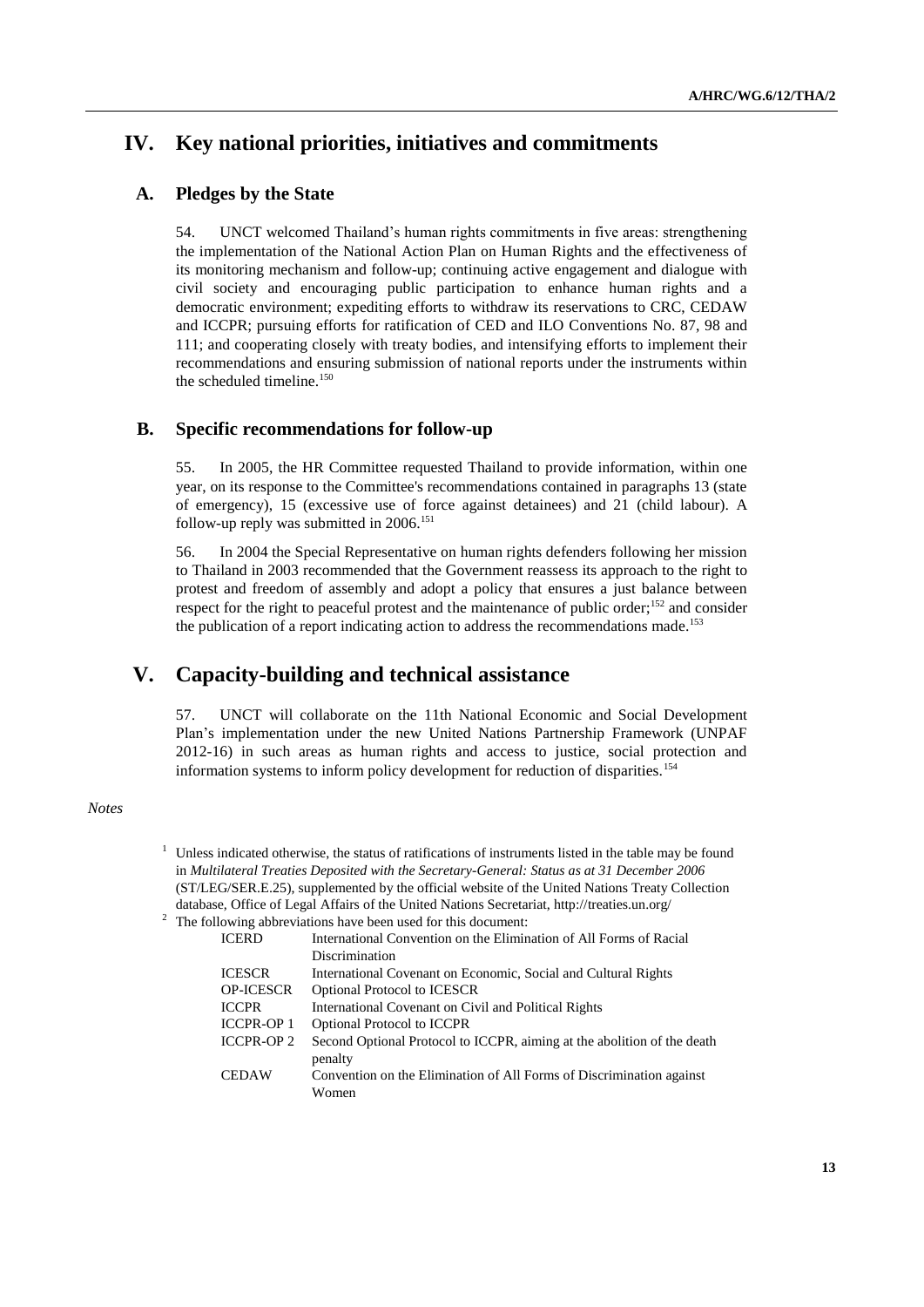| <b>OP-CEDAW</b> | <b>Optional Protocol to CEDAW</b>                                              |
|-----------------|--------------------------------------------------------------------------------|
| <b>CAT</b>      | Convention against Torture and Other Cruel, Inhuman or Degrading               |
|                 | <b>Treatment or Punishment</b>                                                 |
| OP-CAT          | Optional Protocol to CAT                                                       |
| <b>CRC</b>      | Convention on the Rights of the Child                                          |
| OP-CRC-AC       | Optional Protocol to CRC on the involvement of children in armed conflict      |
| OP-CRC-SC       | Optional Protocol to CRC on the sale of children, child prostitution and child |
|                 | pornography                                                                    |
| <b>ICRMW</b>    | International Convention on the Protection of the Rights of All Migrant        |
|                 | Workers and Members of Their Families                                          |
| <b>CRPD</b>     | Convention on the Rights of Persons with Disabilities                          |
| <b>OP-CRPD</b>  | Optional Protocol to the Convention on the Rights of Persons with              |
|                 | <b>Disabilities</b>                                                            |
| <b>CED</b>      | International Convention for the Protection of All Persons from Enforced       |
|                 | Disappearance.                                                                 |

 $3$  Adopted by the General Assembly in its resolution 63/117 of 10 December 2008. Article 17, paragraph 1, of OP-ICESCR states that "The present Protocol is open for signature by any State that has signed, ratified or acceded to the Covenant".

<sup>4</sup> Protocol to Prevent, Suppress and Punish Trafficking in Persons, Especially Women and Children, supplementing the United Nations Convention against Transnational Organized Crime.

- <sup>5</sup> 1951 Convention relating to the Status of Refugees and its 1967 Protocol, 1954 Convention relating to the status of Stateless Persons and 1961 Convention on the Reduction of Statelessness.
- <sup>6</sup> Geneva Convention for the Amelioration of the Condition of the Wounded and Sick in Armed Forces in the Field (First Convention); Geneva Convention for the Amelioration of the Condition of Wounded, Sick and Shipwrecked Members of Armed Forces at Sea (Second Convention); Geneva Convention relative to the Treatment of Prisoners of War (Third Convention); Geneva Convention relative to the Protection of Civilian Persons in Time of War (Fourth Convention); Protocol Additional to the Geneva Conventions of 12 August 1949, and relating to the Protection of Victims of International Armed Conflicts (Protocol I); Protocol Additional to the Geneva Conventions of 12 August 1949, and relating to the Protection of Victims of Non-International Armed Conflicts (Protocol II); Protocol Additional to the Geneva Conventions of 12 August 1949, and relating to the Adoption of an Additional Distinctive Emblem (Protocol III). For the official status of ratifications, see Federal Department of Foreign Affairs of Switzerland, at

- 7 International Labour Organization Convention No. 29 concerning Forced or Compulsory Labour; Convention No. 105 concerning the Abolition of Forced Labour, Convention No. 87 concerning Freedom of Association and Protection of the Right to Organize; Convention No. 98 concerning the Application of the Principles of the Right to Organise and to Bargain Collectively; Convention No. 100 concerning Equal Remuneration for Men and Women Workers for Work of Equal Value; Convention No. 111 concerning Discrimination in Respect of Employment and Occupation; Convention No. 138 concerning Minimum Age for Admission to Employment; Convention No. 182 concerning the Prohibition and Immediate Action for the Elimination of the Worst Forms of Child Labour.
- <sup>8</sup> UNCT submission to the UPR on Thailand, 2011, para. 3, CEDAW/C/THA/CO/5, para. 48 and CRC/C/THA/CO/2, para. 69.
- <sup>9</sup> UNCT submission to the UPR on Thailand, 2011, para. 3, A/HRC/16/48, Report of the Working Group on Enforced and Involuntary Disappearances, para. 479.
- <sup>10</sup> UNCT submission to the UPR on Thailand, 2011, para. 3, and CRC/C/THA/CO/2, para. 67.
- <sup>11</sup> UNESCO submission to the UPR on Thailand, 2011, para. 26.
- <sup>12</sup> CEDAW/C/THA/CO/5, para. 11.
- <sup>13</sup> Ibid., para. 12.
- <sup>14</sup> CRC/C/THA/CO/2, para. 9.<br><sup>15</sup> CCPR/CO/84/THA para. 7
- $^{15}$  CCPR/CO/84/THA, para. 7.
- $\frac{16}{17}$  Ibid., para. 14.
- Ibid., para. 8.
- <sup>18</sup> UNCT submission to the UPR on Thailand, 2011, para. 7.

www.eda.admin.ch/eda/fr/home/topics/intla/intrea/chdep/warvic.html.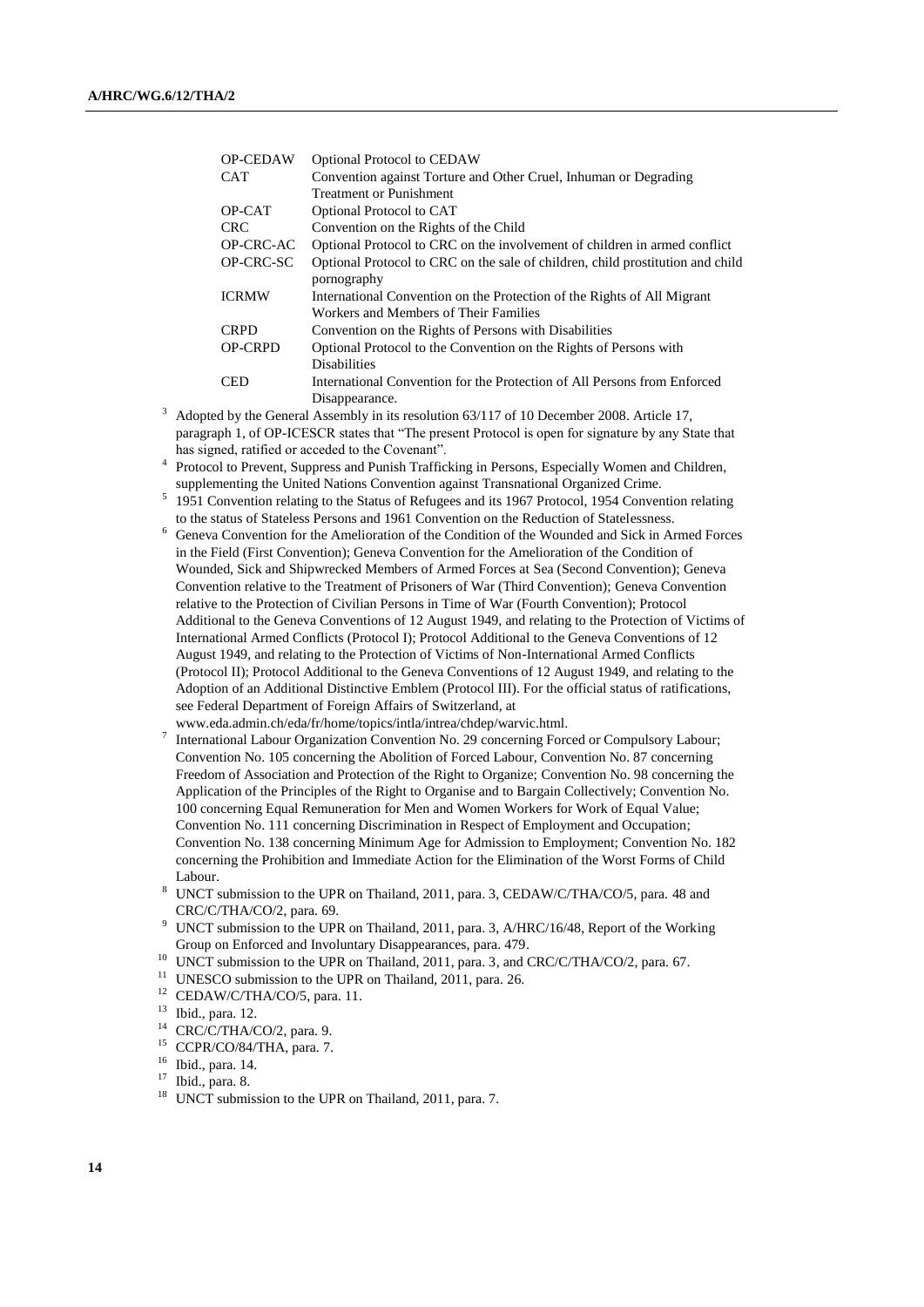- <sup>19</sup> A/HRC/10/3/Add.1, paras. 274–281 and 297–303.
- <sup>20</sup> UNCT submission to the UPR on Thailand, 2011, para. 14. See also A/HRC/11/4/Add.1, paras. 2414–2420.
- <sup>21</sup> UNCT submission to the UPR on Thailand, 2011, para. 16. See also A/HRC/10/3/Add.1, p. 84.
- <sup>22</sup> A/HRC/10/3/Add.1, paras. 282–296.
- <sup>23</sup> For the list of national human rights institutions with accreditation status granted by the International Coordinating Committee of National Institutions for the Promotion and Protection of Human Rights (ICC), see A/HRC/16/77 of 3 February 2011, annex.
- <sup>24</sup> UNCT submission to the UPR on Thailand, 2011, para. 9.
- <sup>25</sup> Ibid., para. 10. See also CCPR/CO/84/THA, para. 9.
- <sup>26</sup> UNCT submission to the UPR on Thailand, 2011, para. 8.
- <sup>27</sup> Ibid., para. 11.
- <sup>28</sup> CRC/C/THA/CO/2, para. 25.
- <sup>29</sup> UNCT submission to the UPR on Thailand, 2011, para. 6.  $30$  The fo

| llowing abbreviations have been used for this document: |                                                              |  |  |
|---------------------------------------------------------|--------------------------------------------------------------|--|--|
| <b>CERD</b>                                             | Committee on the Elimination of Racial Discrimination        |  |  |
| <b>CESCR</b>                                            | Committee on Economic, Social and Cultural Rights            |  |  |
| <b>HR</b> Committee                                     | Human Rights Committee                                       |  |  |
| <b>CEDAW</b>                                            | Committee on the Elimination of Discrimination against Women |  |  |
| <b>CAT</b>                                              | Committee against Torture                                    |  |  |
| <b>CRC</b>                                              | Committee on the Rights of the Child                         |  |  |
| <b>CRPD</b>                                             | Committee on the Rights of Persons with Disabilities.        |  |  |
|                                                         |                                                              |  |  |

<sup>31</sup> UNCT submission to the UPR on Thailand, 2011, para. 4.

<sup>32</sup> The questionnaires referred to are those reflected in an official report by a special procedure mandate holder issued between 1 January 2007 and 1 June 2011. Responses counted for the purposes of this section are those received within the relevant deadlines, and referred to in the following documents: (a) A/HRC/6/15, para. 7; (b) A/HRC/7/6, annex; (c) A/HRC/7/8, para. 35; (d) A/HRC/8/10, para. 120, footnote 48; (e) A/62/301, paras. 27, 32, 38, 44 and 51; (f) A/HRC/10/16 and Corr.1, footnote 29; (g) A/HRC/11/6, annex; (h) A/HRC/11/8, para. 56; (i) A/HRC/11/9, para. 8, footnote 1; (j) A/HRC/12/21, para. 2, footnote 1; (k) A/HRC/12/23, para. 12; (l) A/HRC/12/31, para. 1, footnote 2; (m) A/HRC/13/22/Add.4; (n) A/HRC/13/30, para. 49; (o) A/HRC/13/42, annex I; (p) A/HRC/14/25, para. 6, footnote 1; (q) A/HRC/14/31, para. 5, footnote 2; (r) A/HRC/14/46/Add.1; (s) A/HRC/15/31/Add.1, para. 6 – for list of responding States, see http://www.ohchr.org/EN/Issues/WaterAndSanitation/SRWater/Pages/ContributionsPSP.aspx; (t) A/HRC/15/32, para. 5; (u) A/HRC/16/44/Add.3; (v) A/HRC/16/48/Add.3, para. 5 endnote 2; (w) A/HRC/16/51/ Add.4; (x)A/HRC/17/38, see annex I.

- <sup>33</sup> 2009 OHCHR Report on Activities and Results, page 132. See also 2008 OHCHR Report on Activities and Results, pages 98-99 and 105.
- <sup>34</sup> 2008 OHCHR Report on Activities and Results, p. 56.
- <sup>35</sup> 2009 OHCHR Report on Activities and Results, p. 133.
- <sup>36</sup> Ibid., p. 38.
- <sup>37</sup> Ibid., p. 38.
- <sup>38</sup> Ibid., p. 55.
- <sup>39</sup> 2008 OHCHR Report on Activities and Results, p. 105.
- <sup>40</sup> Ibid., p. 105.
- <sup>41</sup> Ibid., p. 105.
- <sup>42</sup> 2009 OHCHR Report on Activities and Results, p. 216.
- <sup>43</sup> CEDAW/C/THA/CO/5, para. 25.
- <sup>44</sup> UNCT submission to the UPR on Thailand, 2011, para. 19 and CEDAW/C/THA/CO/5, paras. 21–22 and 29–30.
- <sup>45</sup> CEDAW/C/THA/CO/5, paras. 22 and 29–30.
- <sup>46</sup> Ibid., para. 24.
- <sup>47</sup> UNCT submission to the UPR on Thailand, 2011, para. 19.
- <sup>48</sup> CEDAW/C/THA/CO/5, paras. 35–36 and CRC/C/THA/CO/2, paras. 27–28.
- <sup>49</sup> UNCT submission to the UPR on Thailand, 2011, para. 22.
- <sup>50</sup> Ibid., para. 22.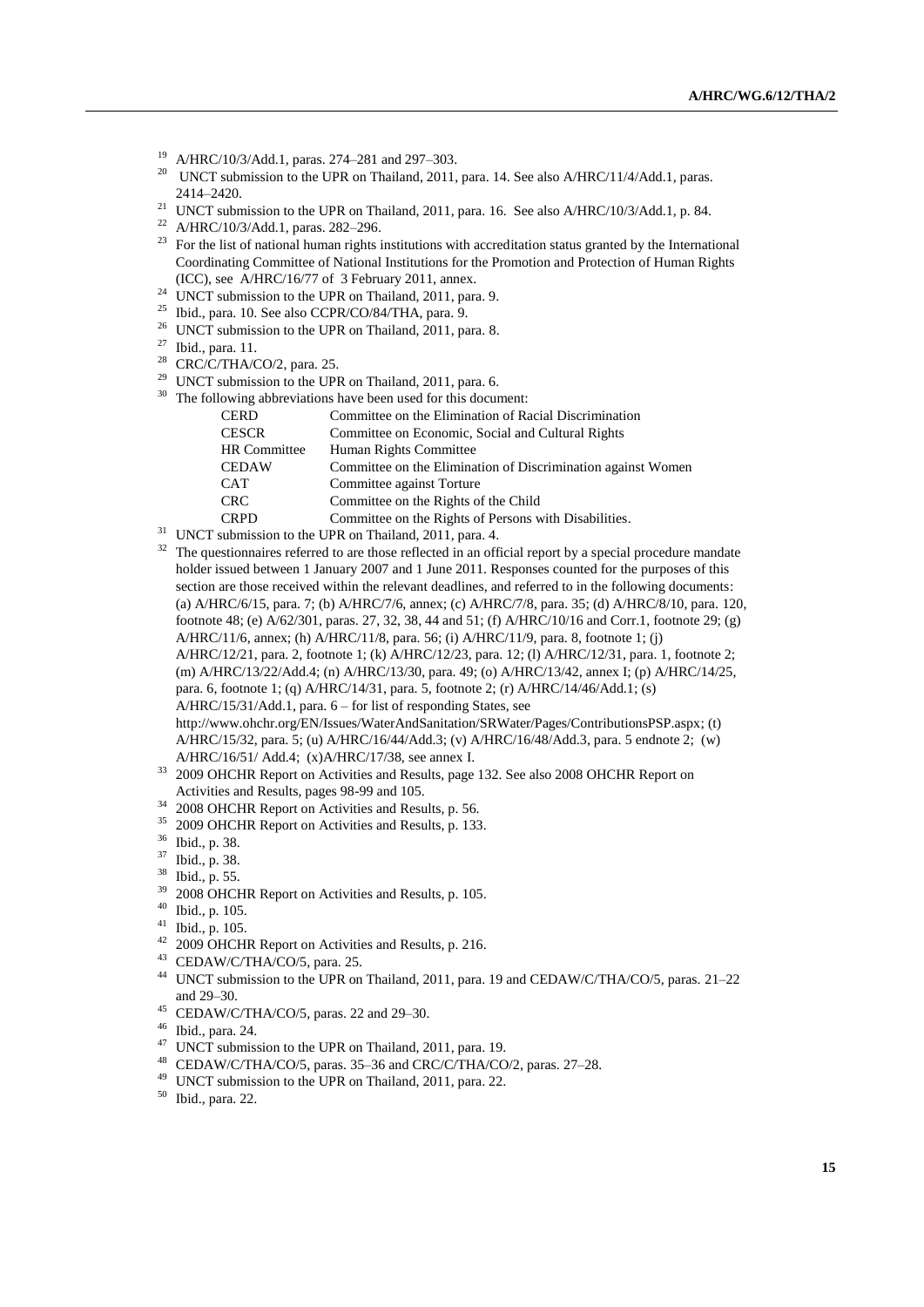- CRC/C/THA/CO/2, para. 27.
- UNCT submission to the UPR on Thailand, 2011, para. 28.
- CRC/C/THA/CO/2, para. 24.
- UNCT submission to the UPR on Thailand, 2011, para. 24.
- Ibid., para. 36.
- CEDAW/C/THA/CO/5, para. 41.
- E/CN.4/2004/94/Add.1, para. 64. See also A/HRC/9/9/Add.1, 464–472.
- UNCT submission to the UPR on Thailand, 2011, para. 44.
- Ibid., para. 26.
- Ibid., para. 26.
- CCPR/CO/84/THA, para. 22.
- CRC/C/THA/CO/2, paras. 31 and 78.
- CEDAW/C/THA/CO/5, paras. 37–38.
- Ibid., para. 31.
- $^{65}$  For the voting on the draft General Assembly resolution, see A/65/PV.71.
- CCPR/CO/84/THA, para. 14. See also A/HRC/14/24/Add.1, pp. 316–319.
- CCPR/CO/84/THA, para. 10.
- Ibid., para. 15. See also A/HRC/10/44/Add.4, pp. 340–345, A/HRC/17/28/Add.1, pp. 366–371, A/HRC/8/3/Add.1, pp. 402–405.
- Se[e http://www2.ohchr.org/english/bodies/hrc/hrcs84.htm.](http://www2.ohchr.org/english/bodies/hrc/hrcs84.htm) A/62/40 vol. I (2007), para. 223. See also A/HRC/10/44/Add.4, pp. 342–344, and A/HRC/13/39/Add.1, pp. 350–352.
- CCPR/CO/84/THA, para. 16.
- UNCT submission to the UPR on Thailand, 2011, para. 37.
- Ibid., para. 38.
- <sup>73</sup> Report of the Secretary-General on children and armed conflict (A/65/820-S/2011/250), para. 182.
- <sup>74</sup> UNCT submission to the UPR on Thailand, 2011, para. 28.<br><sup>75</sup> Penert of the Secretary General on children and armed con-
- Report of the Secretary-General on children and armed conflict *(*A/65/820- S/2011/250), para. 183.
- UNCT submission to the UPR on Thailand, 2011, para. 25.
- A/65/820-S/2011/250, para. 23.
- CRC/C/THA/CO/2, para. 40.
- CCPR/CO/84/THA, paras. 20–21.
- CRC/C/THA/CO/2, paras.72–74.
- <sup>81</sup> ILO Committee of Experts on the Application of Conventions and Recommendations, Individual Observation concerning Worst Forms of Child Labour Convention, 1999 (No.182), 2011, Geneva, doc. No. (ILOLEX) 062011THA182, 2nd, 6th, 8th, 9th and 13th paragraphs.
- CEDAW/C/THA/CO/5, paras. 27–28.
- Ibid., para. 28.
- E/CN.4/2004/94/Add.1, para. 37.
- Ibid., para. 40. See also, E/CN.4/2004/94/Add.1, paras. 38, 46 and 50 A/HRC/8/4/Add.1, paras. 282– 283.
- CCPR/CO/84/THA, para. 19. See also A/HRC/7/14/Add.1, paras. 661-663, A/HRC/11/4/Add.1, paras 2414- 2427 A/HRC/14/23/Add.1, paras. 2340–2360, A/HRC/10/44/Add.4 pp. 340–342, A/HRC/11/4/Add.1, paras. 2428–2433.
- E/CN.4/2004/94/Add.1, para. 76 (f).
- CCPR/CO/84/THA, para. 13.
- See A/62/40 vol. I (2007), para. 223; available at [http://www2.ohchr.org/english/bodies/hrc/hrcs84.htm.](http://www2.ohchr.org/english/bodies/hrc/hrcs84.htm). See also A/HRC/17/28/Add.1, pp. 376 and 381.
- A/HRC/10/3/Add.1, paras. 291–295.
- <sup>91</sup> See also A/HRC/11/4/Add.1, para. 2424.
- A/HRC/8/3/Add.1, p. 405.
- <sup>93</sup> UNCT submission to the UPR on Thailand, 2011, para. 13.
- $\frac{94}{95}$  Ibid. para. 16.
- Ibid., para. 15.
- Ibid., para. 15.
- <sup>97</sup> UN High Commissioner for Human Rights press release, 17 May 2010. See also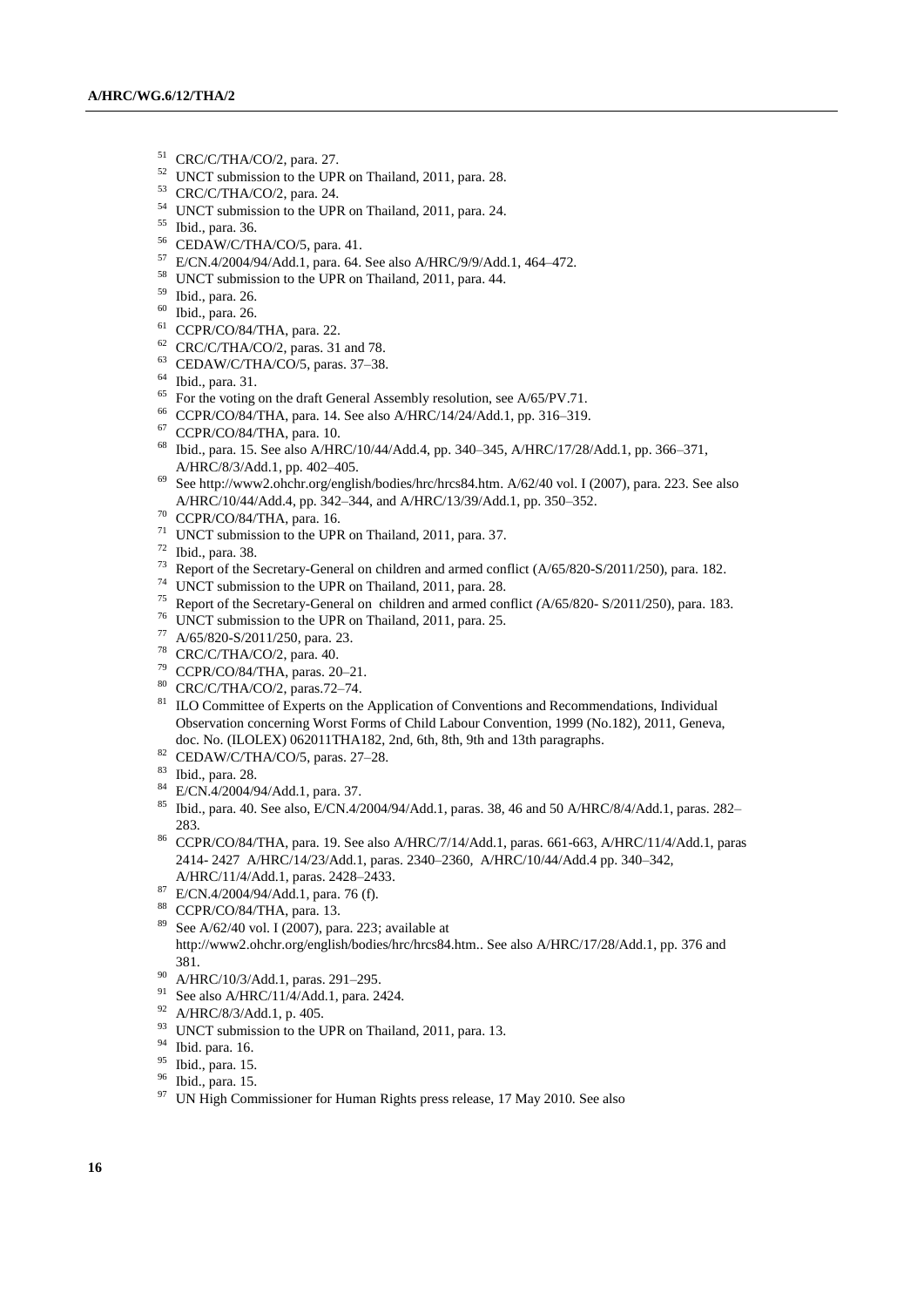A/HRC/17/28/Add.1, pp. 376 and 381–382 and A/HRC/17/28/Add.1, pp. 371–377.

- <sup>98</sup> CRC/C/THA/CO/2, para. 47. See also CCPR/CO/84/THA, para. 16.
- <sup>99</sup> UNCT submission to the UPR on Thailand, 2011, para. 16. See also CRC/C/THA/CO/2, para. 48.
- $100$  CRC/C/THA/CO/2, paras. 10 and 76.
- <sup>101</sup> UNCT submission to the UPR on Thailand, 2011, para. 30.
- <sup>102</sup> CRC/C/THA/CO/2, para. 77.

- <sup>104</sup> CEDAW/C/THA/CO/5, paras. 35-36.
- <sup>105</sup> A/HRC/17/27/Add.1, Report of the Special Rapporteur on the promotion and protection of the right to freedom of opinion and expression: Summary of cases transmitted to Governments and replies received, para. 2155. See also A/HRC/14/23/Add.1, paras. 2380–2410.
- <sup>106</sup> A/HRC/17/27/Add.1, Report of the Special Rapporteur on the promotion and protection of the right to freedom of opinion and expression: Summary of cases transmitted to Governments and replies received*,* paras. 2147, 2146–2150 and 2153.
- 107 UNCT submission to the UPR on Thailand, 2011, para. 17. See also  $A/HRC/14/23/Add.1$ , paras. 2361–2379 and A/HRC/17/27/Add.1, paras. 2114–2145.
- <sup>108</sup> A/HRC/14/23/Add.1, Report of the Special Rapporteur on the promotion and protection of the right to freedom of opinion and expression: Summary of cases transmitted to Governments and replies received, para. 2393.
	- <sup>109</sup> Ibid, para. 2395.
- <sup>110</sup> UNCT submission to the UPR on Thailand, 2011, para. 18.
- <sup>111</sup> UNESCO submission to the UPR on Thailand, 2011, para. 20.
- <sup>112</sup> Ibid., para. 22.
- <sup>113</sup> CCPR/CO/84/THA, para. 18.
- <sup>114</sup> UNESCO submission to the UPR on Thailand, 2011, paras. 24 and 27.
- <sup>115</sup> ILO Committee of Experts on the Application of Conventions and Recommendations, Individual Direct Request concerning Abolition of Forced Labour Convention, 1957 (No.105), 2011, Geneva, doc. No. (ILOLEX) 092011THA105, third paragraph.
- <sup>116</sup> UNCT submission to the UPR on Thailand, 2011, para. 33 and ILO Committee of Experts on the Application of Conventions and Recommendations, Individual Observation concerning Employment Policy Convention, 1964 (No. 122) Thailand (ratification: 1969) Published: 2010, Geneva, doc. No. (ILOLEX) 062010THA122, seventh paragraph.
- <sup>117</sup> UNCT submission to the UPR on Thailand, 2011, para. 32
- <sup>118</sup> CRC/C/THA/CO/2, paras. 70–71.
- <sup>119</sup> See also ILO Committee of Experts on the Application of Conventions and Recommendations, Individual Direct Request concerning Worst Forms of Child Labour Convention, 1999 (No.182), 2011, Geneva, doc. No. (ILOLEX) 092011THA182, para 5.
- <sup>120</sup> UNCT submission to the UPR on Thailand, 2011, para. 20.
- <sup>121</sup> CEDAW/C/THA/CO/5, para. 40.
- <sup>122</sup> UNCT submission to the UPR on Thailand, 2011, para. 23.
- <sup>123</sup> CRC/C/THA/CO/2, para. 61.
- <sup>124</sup> UNDP, Thailand Human Development Report 2007, Sufficiency Economy and Human Development, p. 2; available at www.un.or.th/resourcecentre/NHDR2007bookENG.pdf.pdf (accessed on 22 February 2011).
- $125$  CRC/C/THA/CO/2, para. 51.
- <sup>126</sup> Ibid., para. 56.
- <sup>127</sup> UNCT submission to the UPR on Thailand, 2011, para. 27.
- <sup>128</sup> Ibid., para. 27 and OEC (2010) Educational Statistic in Thailand Educational Statistic Centre, OEC: Bangkok.
- <sup>129</sup> UNCT submission to the UPR on Thailand, 2011, para. 27.
- $130$  CRC/C/THA/CO/2, para. 63, parts (c) and (f).
- <sup>131</sup> UNCT submission to the UPR on Thailand, 2011, para. 29. See also A/HRC/14/25/Add.1, paras. 268–275, A/HRC/14/24/Add.1, pp. 310-312, A/HRC/7/3/Add.1, pp. 256-257 and A/HRC/10/44, Add.4 pp. 349–352.
- <sup>132</sup> CCPR/CO/84/THA, para. 24.
- <sup>133</sup> Ibid., para. 24. See also E/CN.4/2004/94/Add.1, paras. 53–55.

<sup>103</sup> Ibid., paras. 35–36.